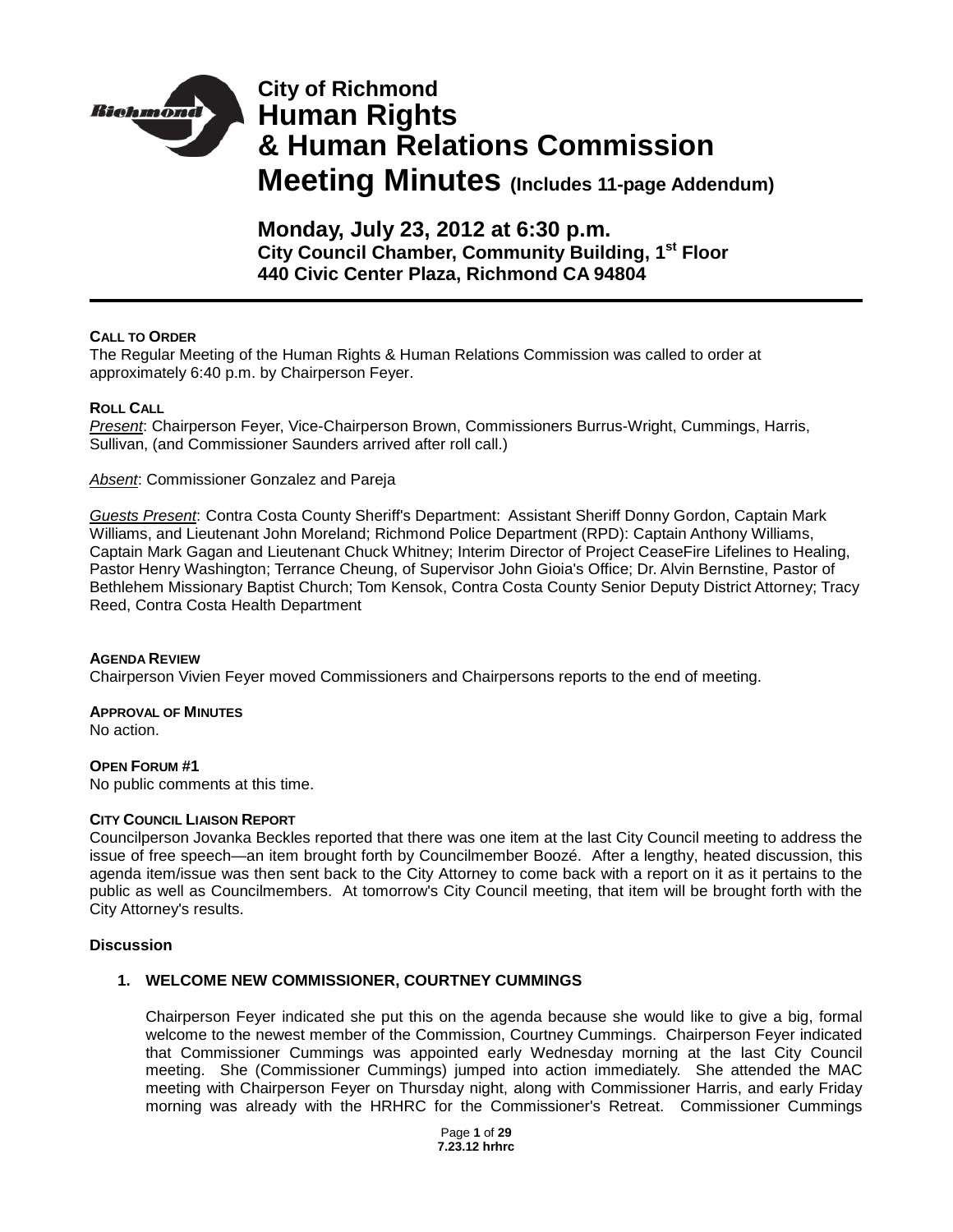provided a few introductory words, indicating her pleasure to serve on the Commission and to be of service to the community.

## **2. REPORT FROM CONTRA COSTA COUNTY SHERIFF'S OFFICE**

Chairperson Feyer described the purpose of this agenda item/report. Receive update on violence prevention safety in North Richmond and participation in CeaseFire and other programs and build a partnership between law enforcement and community. Approximately 45 minutes is allotted for this agenda item. The HRHRC has been working much around building communication and strengthening the relationship between law enforcement and community. The Commission has heard concerns from the community about police transparency. The Richmond Police Department provides regular representation at the Commission meetings. Richmond's Office of Neighborhood Safety gives regular reports at HRHRC meetings. The HRHRC has formed committees dedicated to building a culture of peace and increasing trust between community and police. The HRHRC has recently expanded its purview to include not only human rights and relationships within the borders of the City of Richmond, but also concerns outside of those borders that may affect Richmond residents, as well. The Office of Neighborhood Safety provided and extensive report at the last HRHRC meeting. The Commission learned that there was a great deal of gun violence, in North Richmond in particular, during April and May, with residents of Central Richmond generally assumed to be responsible. More recent activity has been reported, as well. The Office of Neighborhood Safety is directing its own resources to North Richmond this summer. The HRHRC has learned about the very complicated issues around policing North Richmond and supporting the youth most at risk. Parts of the issues involve the fact that a large part of North Richmond is not governed by the City, but by the County. The Richmond Police Department and the County police—in different ways, and the community, have strong feelings around both. The HRHRC is very delighted that the County Sheriff's Office has accepted its invitation to begin a discussion around North Richmond. The Sherriff's Office will speak about their work in North Richmond, their philosophy around violent crime, and their approach to crime prevention. Chairperson Feyer also expressed her hope that Commissioners would hear something about the CASE (Criminal Antiviolence Support Effort) program, as well.

Chairperson Feyer indicated that first, the Sheriff's Office will present, after which the Commissioners will have an opportunity to ask clarifying questions, with their focus on what they can do to facilitate to an ongoing discussion. A number of people are in attendance at the meeting who are deeply involved in promoting peace in North Richmond. Chairperson Feyer has been in discussion with the Richmond Police Department, the County Supervisor's office, and the District Attorney's office, all of whom are in attendance. Also in attendance are the Interim Manager of the CeaseFire program, as well as members of the community, clergy, and service providers. After the Commissioners' questions, Chairperson Feyer will invite these attendees to make brief comments. Other audience members will then have an opportunity to make brief comments. All comments are limited to two minutes per person. The Commissioners will then have the opportunity to make short, final comments.

Chairperson Feyer expressed her knowledge that there is frustration and anger around the complex issue of law enforcement and community relations, and a great deal of history. She believes there is a healing process when people are heard. Beyond that, they (the Commission and all involved) want to focus on the solutions, trusting that building a strong ongoing connection between community and law enforcement can be part of that solution.

Chairperson Feyer introduced representatives from the Sheriff's Office: Assistant Sheriff Donny Gordon, Captain Mark Williams, and Lieutenant John Moreland. Assistant Sheriff Gordon indicated he is appearing at the Commission meeting on behalf of Sheriff David O. Livingston, who could not attend tonight's meeting. Sheriff Gordon indicated that Captain Mark Williams is the Patrol Division Commander. Lt. John Moreland is the Base Station Commander. Sheriff Gordon provided an overview of their operation, including their patrol function. They (Contra Costa County Sheriff's Department) serve approximately 750 square miles of real estate throughout the County—a million-plus population, with a swelling population that equals about 1.2 million. They patrol the unincorporated areas and the waterways. They have air support, patrolling air, land and sea. For West County, Base Station is under the command of Lt. Moreland. He is the Chief as it relates to North Richmond, also covering the unincorporated areas of San Pablo, Pinole, El Sobrante, East Richmond Heights, Rodeo

> Page **2** of **29 7.23.12 hrhrc**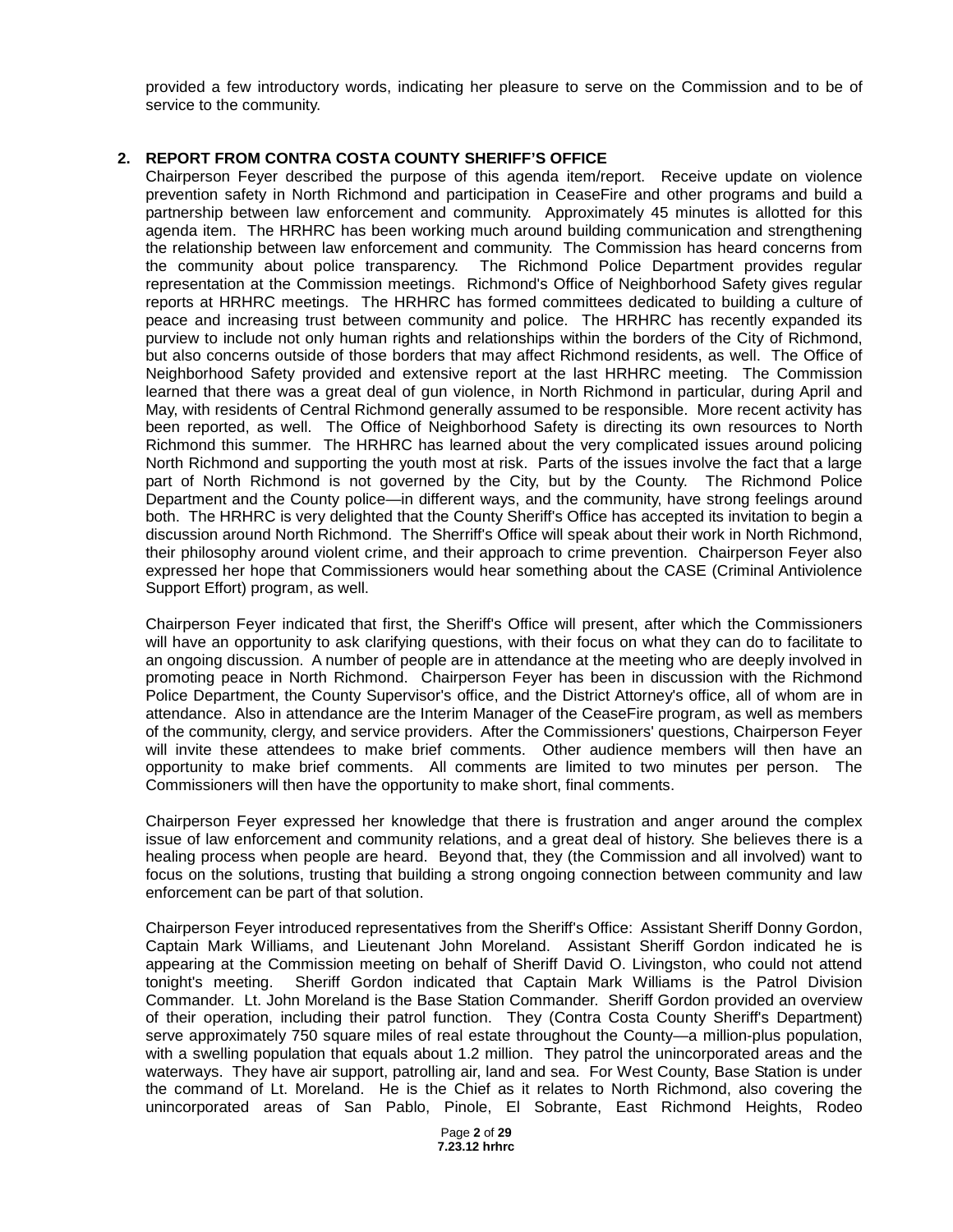unincorporated, Hercules, Crockett, and Port Costa. He does this with a cadre of deputy sheriffs. Currently, the Sheriff's Department has 24-hour coverage in North Richmond, with one deputy sheriff assigned per shift at all times. In addition, there is enhanced policing supported by four additional resident deputies. Additional deployments that are utilized in North Richmond include the Sheriff's Justice Team, known as the "J-Team." This unit addresses the community's reactive needs. They take community input and deploy them (J-Team Deputies) based on what they receive, or they're reactive to certain situations, including acts of violence. They can do everything from removing old cars, to policing street-level narcotic sales or homicides. They ramp-up for homicides in collaboration with the Richmond Police Department. The J-Team can be used in weekly increments and can come on and off as necessary.

The Sheriff's Department has a proactive policing model that includes the Criminal Antiviolence Support Effort, known as CASE. The CASE task force was initiated by the Sheriff and the Department of Justice Firearms Bureau in 2011. CASE just recently became an official task force, in 2012. CASE members currently include the Sheriff's Department, Department of Justice Firearms Bureau, the Pittsburg Police Department, the California Highway Patrol, and a Deputy District Attorney, to review new cases. The CASE agents address illegal firearms and weapons, and attempts to reduce violent crime by collaborative policing efforts, including investigation by utilizing other entities within West County. They (CASE agents) also use an educational component to educate youth in the schools through the SRO program, on issues related to violence. CASE has recovered hundreds of weapons.

They (the Sheriff's Department) participate in the District Attorney's Metal Theft Taskforce, because metal theft – specifically copper—is a huge problem. They also collaborate with Richmond and San Pablo police gang units. They chair the property crime intelligence sharing meeting, which allows the detectives to exchange information and work with the city officers to deal with these problems.

Assistant Sheriff Gordon indicated that one of his objectives for attending tonight's meeting is to debunk some of the myths. The myths are things he has heard people say related to the Sheriff's Department. One myth is that the Sheriff's Department is not participating in CeaseFire, which is absolutely not true. Although CeaseFire is a City of Richmond-funded program, the Sheriff's Department has participated as much as its resources would allow. They have provided the "call-in" list to CeaseFire. They have constantly coordinated with the Richmond Police Department in their reactive responses to shootings and homicides. When the Richmond Police Department gets shot-spotter information, they exchange that information. The Sheriff's Department works very closely with the Richmond Police Department and works in both areas (North Richmond and the City). Assistant Sheriff Gordon expressed that he wants people to know that they (Sheriff's Department) support any effort or energy put forth to reduce violence in the community. They have always promoted a culture of peace in North Richmond for years. Assistant Sheriff Gordon remarked that he has been with the Sheriff's Department for 27 years and has spent 20 years in West County serving in a variety of positions—as one of the first resident deputies in North Richmond, to his current position as Assistant Sheriff, directly responsive to some of the needs of North Richmond. Assistant Sheriff Gordon cited examples of some of the side activities in which the Department has participated, including *Deputies for Better Community Relations, Camp Legit*, and *Cops for Kids*.

Assistant Sheriff Gordon cited another myth, that the Sheriff's Department does not adequately police North Richmond. He cited his disagreement, adding that using per-capita policing models currently used by similar cities, North Richmond gets more deputy sheriffs than any other unincorporated areas that the Sheriff's Department serves, including areas such as Bay Point and Alamo.

Lastly, Assistant Sheriff Gordon has heard that the Sheriff's Department does not care about North Richmond. He commented that in the worst of times and in the best of times, North Richmond has always received enhanced attention. County Supervisor John Gioia and Sheriff David Livingston have been "super-responsive" to the needs stated by North Richmond residents. It is the only County location (unincorporated) that has an officer assigned "by demand" just to deal with illegal dumping, because this was something that the citizens said was very important for the Sheriff's Department to address.

Assistant Sheriff Gordon emphasized that they (the Sheriff's Department) are willing to work

Page **3** of **29 7.23.12 hrhrc**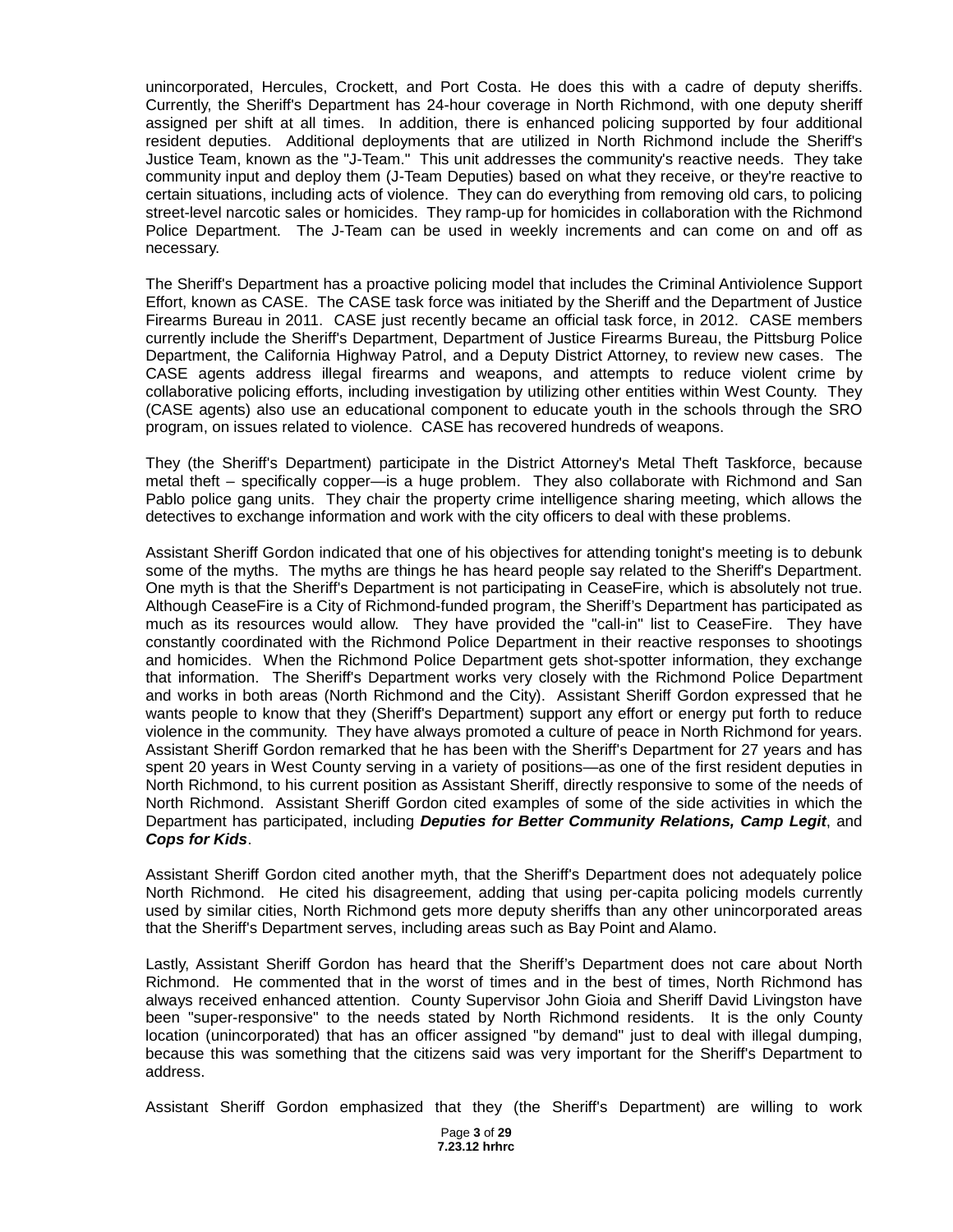collaboratively to reduce violence and give the best police service that their resources allow them to provide. He thanked the HRHRC again for their invitation to attend tonight's meeting. He welcomes any questions.

Chairperson Feyer thanked Assistant Sheriff Gordon for his report, including answering some of the most difficult questions before they were asked. Chairperson Feyer asked if anyone else from the Sheriff's Department would like to say a few words before the Commission.

Chairperson Feyer asked the Commission for clarifying questions, starting with Commissioner Burrus-Wright.

Commissioner Burrus-Wright thanked members of the Sheriff's Department for attending tonight's meeting. She asked for clarification on the Justice-Team program. It was indicated that the Team gets information from the community in terms of their needs and desires.

Assistant Sheriff Gordon responded that, simply put, the Sheriff's Department receives information through the database, similar to the City's program. As the Sheriff's Department believes in direct-enforcement models, in other words, they would put the energy of the police model directly towards burglary. So the J-Team is a specialized unit wherein when they receive the data, they use it in an expanded role with part I crimes or very specific crimes, such as burglary, to address the crimes directly.

Commissioner Burrus-Wright remarked that the J-Team puts them at a limited amount of resources in terms of what the community is asking for. Assistant Sheriff Gordon responded that they have adequate resources, which they manage well, to deal with such crime.

Commissioner Burrus-Wright asked Assistant Sheriff Gordon if that is the consensus of the community groups, to which he responded that he did not know if it was appropriate for him to speak for the community. He indicated that if speaking about North Richmond, the community is ecstatic about the services that they currently provide.

Chairperson Feyer referred to Commissioner Cummings for her questions; she passed.

Chairperson Feyer referred to Commissioner Harris.

Commissioner Harris thanked the members of the Sheriff's Department for attending tonight's meeting. She asked for clarification on their SRO program, specifically regarding the educational component.

Assistant Sheriff Gordon indicated that SRO stands for a School Resource Office. He discussed the need to attack the issue at the youth level, referring to a brochure (they distribute at schools) that outlines things such as guns not being toys, speaking to parents, debunking 'no snitching.'

Commissioner Burrus-Wright asked if this means that the education component is in place in North Richmond and how often this (education) is done.

Assistant Sheriff Gordon responded that this is held at the Verde School and in West County. They have held hundreds of presentations.

Commissioner Burrus-Wright followed up by asking whether Verde School is the only elementary school in North Richmond, to which he replied in the affirmative, to the best of his knowledge. Commissioner Burrus-Wright thanked Assistant Sheriff Gordon and Chairperson Feyer.

Chairperson Feyer referred to Commissioner Sullivan.

Commissioner Sullivan thanked the Sheriff's Department for attending tonight's meeting. She referred to Assistant Sheriff Gordon's opening remarks indicating he wanted to respond to some questions and comments (at the outset) that he had heard in the community. She asked Assistant Sheriff Gordon for his thoughts as to why the community (and the Commission) has those comments.

Assistant Sheriff Gordon responded that they (the Sheriff's Department) probably did not do the best job of communicating their role. He reiterated that they are a culture of police officers and responders who "really don't make a lot of noise of what we're doing," but just get out there (not communicating well what they are doing).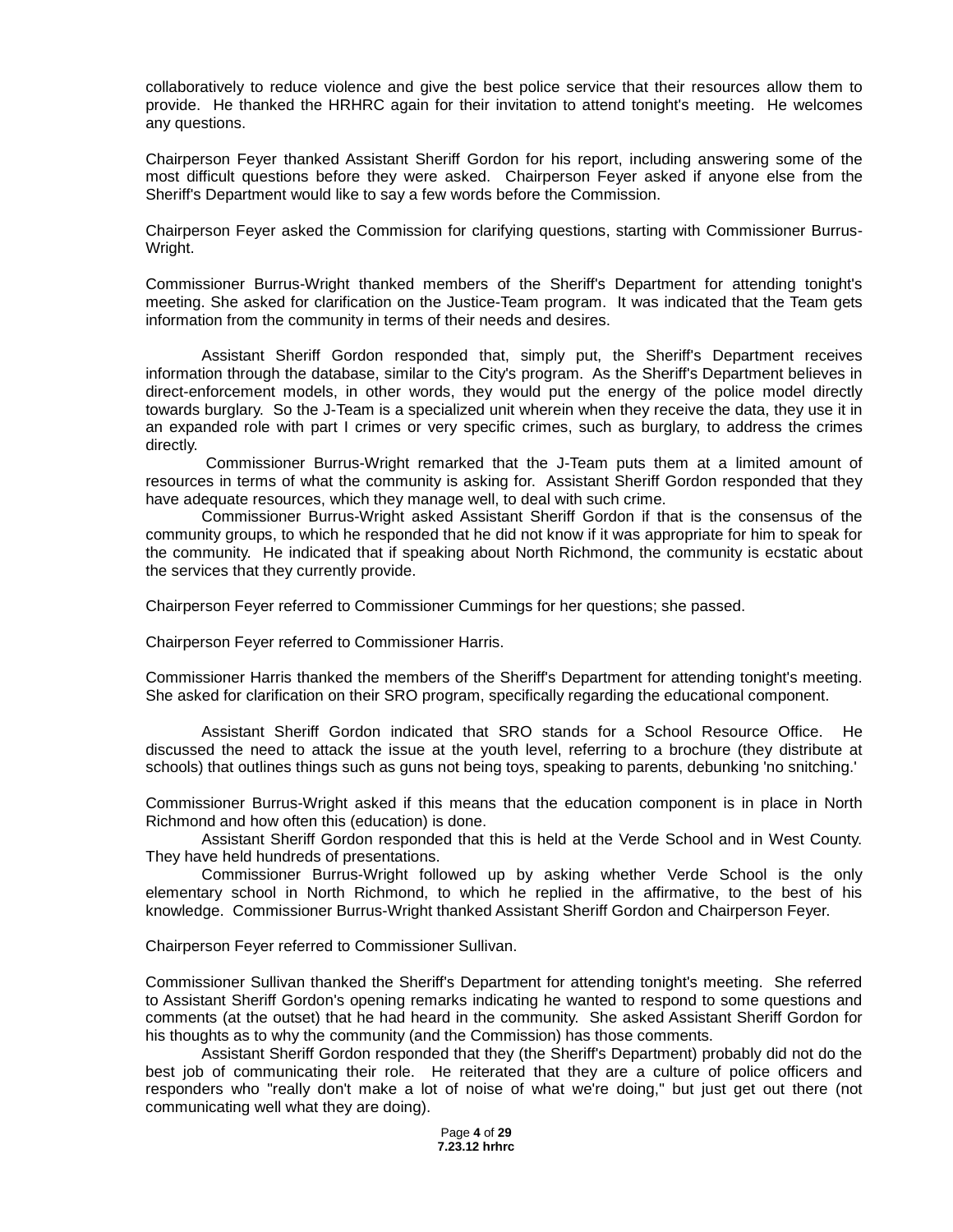Commissioner Sullivan responded that this is huge and can contribute to "a whole lot of mess" (bad communication), to which Assistant Sheriff Gordon concurred. She again expressed her appreciation for the Sheriff's Department attending tonight's meeting (to clear up the bad communication). Commissioner Sullivan asked Assistant Sheriff Gordon to describe their relationship in North Richmond with the other entities, including the Richmond Police Department and the Office of Neighborhood Safety, to support their effort.

Assistant Sheriff Gordon described their relationship with the Richmond Police Department as excellent. He commented that the Sheriff's Department and the Richmond Police Department do things collaboratively to the point of it almost being intrinsic of any conversations held by the two departments. Assistant Sheriff Gordon commented that the Sheriff's Department and the Office of Neighborhood Safety are learning to work with each other. He recently had a very productive conversation with Mr. Boggan (Office of Neighborhood Safety) related to how the two entities would work together, not to aggravate or irritate each other. One of the things Assistant Sheriff Gordon offered to the ONS was that he is not here to make any philosophical judgment on the role of the ONS, for anyone who is willing to stop violence, he supports. He added that ten people could be trying to reach the same objective differently, and sometimes that can cause quite a bit of confusion. Assistant Sheriff Gordon felt that as representatives of their respective organizations, both he and Mr. Boggan were satisfied with their conversation and discussion of their roles.

Commissioner Sullivan asked Assistant Sheriff Gordon regarding the aforementioned communications, how he would describe changes (regarding policing in North Richmond) that he sees the Sheriff's Department might need to make to accommodate the multiple community entities. Assistant Sheriff Gordon referred to CASE. He commented that the Sheriff's Department has no interest in shutting down the borders. Some of the youth are transient, and as such, they are going to other cities. If the entities do not work collaboratively, they would fail. The Department has tried to get out and communicate their role, including as it relates to ONS. In a recent incident the Sheriff's Department and ONS "bumped heads" procedurally, because of the inability to understand each other's role. Assistant Sheriff Gordon described how he has come up with a curriculum so the Department can work with ONS to describe what the Sheriff's Department does at a crime scene, and their expectations. And, what they suggest the ONS does, so they can collaborate and not bump heads. Bumping heads takes them off the point—to stop violence in this area. CASE officers do things such as attending gun shows and following guys that try to get guns, with a goal of keeping people that may have anger problems from having the ability to act on them with weaponry.

Commissioner Sullivan expressed that Assistant Sheriff Gordon communicated answers to her questions well. Commissioner Sullivan asked Assistant Sheriff Gordon, related to funding, whether the Sheriff's Department is working to the best of its ability related to its available resources.

Assistant Sheriff Gordon responded in the affirmative. She also asked Assistant Sheriff Gordon where the resources fall short in terms of what CeaseFire may look for the Department to do.

Assistant Sheriff Gordon replied that they do not have the resources to commit one person (officer) to CeaseFire, but they do have the ability to contribute resources to CeaseFire in ways that do not require a person, per se, dedicated to CeaseFire. The Department participates up to the call-in panels; they do not have a representative on the call-in panels, due to lack of resources. However, they do provide the list and other aforementioned things. When the City ramps up for CeaseFire, so does the Sheriff's Department.

Captain Mark Williams added that what probably is not out there—most recently—since 2007, the Department has taken a huge budget hit, which definitely affects staffing levels. For example, since 2007, they have had over a 25 percent reduction in their patrol staffing. Since last year, they are starting to gain a little footing. The Sheriff was able to add deputy sheriff positions, which are all going to be placed back into field operations. One of the tools the Department uses to get through the tough times has been the J-Team. The J-Team comprises six deputy sheriffs and a supervisor, which are all committed full-time to responding to the County's hot spots. Also, if there is an ongoing issue with persons-crimes, and property-crimes, then the Department will commit that team to that area for one or two weeks. As an example, approximately 10 months ago, there was a spike in violent crimes in the City of Richmond. Chief Magnus requested that the Sheriff's Department commit some resources to neutralize that, which they did. Within a week they were able to commit the entire J-Team to the City to combat those issues for an entire month.

Commissioner Sullivan and Chairperson Feyer thanked Assistant Sheriff Donny Gordon, Captain Mark

Page **5** of **29 7.23.12 hrhrc**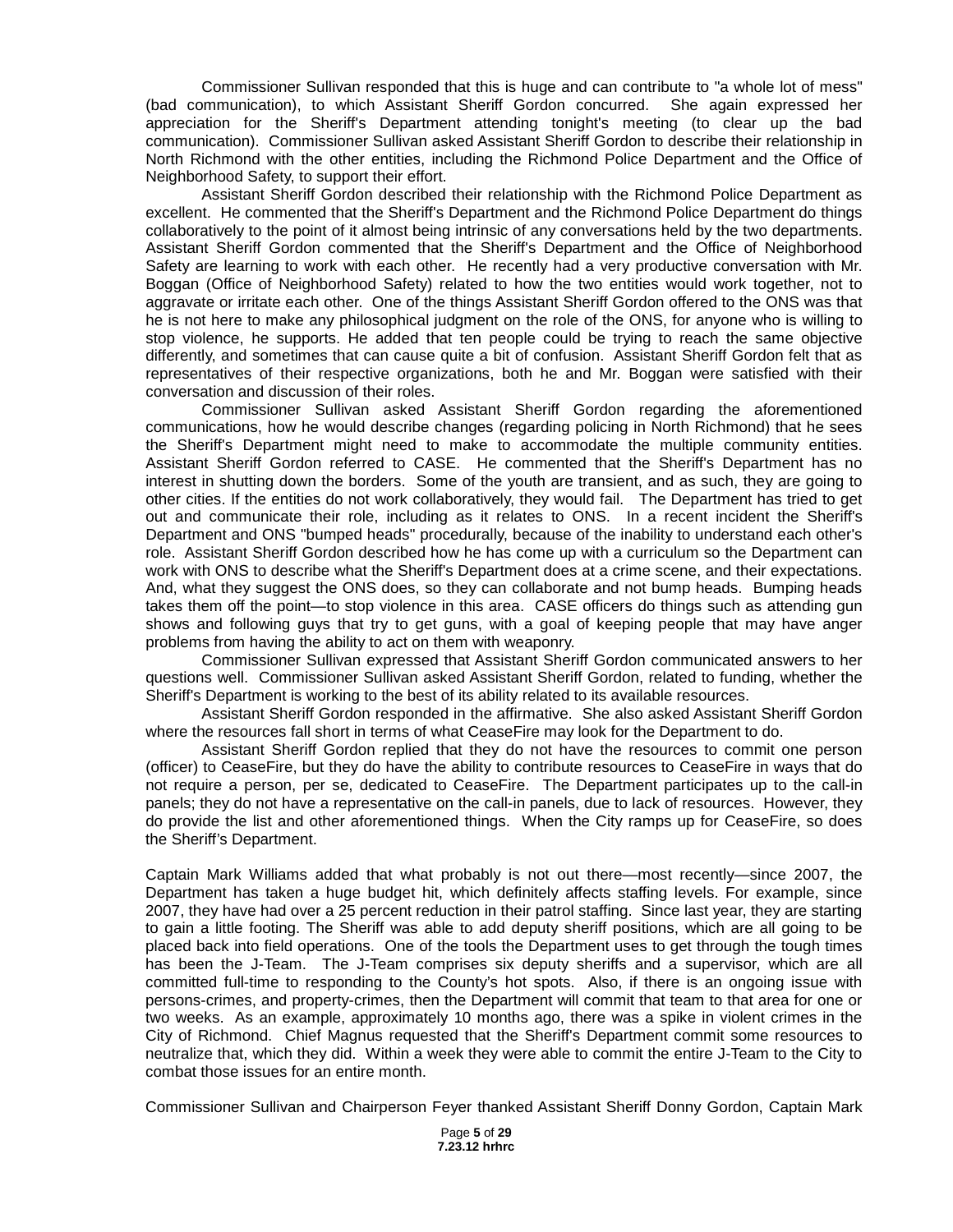Williams, and Lieutenant John Moreland for their responses and discussion.

Chairperson Feyer referred to Vice-Chair Brown.

Vice-Chair Brown thanked members of the Sheriff's Department for attending tonight's meeting; it's a pleasure to have had you here. Vice-Chair Brown asked if there is a Neighborhood Council in North Richmond, to which Commissioner Cummings responded in the affirmative. Vice-Chair Brown discussed how he has grown up in Richmond, and probably the greatest change—which he is seeing now—is coming from the ground level. As an example, one thing that Chief Magnus has done since coming to Richmond, is attended neighborhood council meetings, say once a year. He described the benefits of some attendance and participation. Although the resources (staffing) may not be available, Vice-Chair Brown recommended the Sheriff's Department consider attending neighborhood council meetings so that issues get to the Department sooner. He recommended that North Richmond watch what Richmond neighborhood councils are doing, including disseminating monthly communications to leaders, such as the Police Chief. He asked Assistant Sheriff Gordon if this is something they would consider, to which Assistant

Sheriff Gordon indicated they practice this. Lt. Moreland sends reports to the Municipal Advisory Council on a monthly basis, and by-demand. Supervisor John Gioia also gets the information. Chairperson Feyer thanked Assistant Sheriff Gordon.

Commissioner Harris clarified for Vice-Chair Brown, that the North Richmond Neighborhood Council is called the MAC (Municipal Advisory Council). She indicated she attended the MAC meeting last Thursday. It is her understanding that a Sheriff's Department representative always attends the meetings. Lt Moreland commented further on the Department's involvement.

Chairperson Feyer thanked Lt. Moreland for his comments. She indicated that part of the confusion is that part of North Richmond is City, and this part has a neighborhood council (meets at the Shields-Reed Community Center on the fourth Tuesday). Then the County/unincorporated part has the MAC. Chairperson Feyer reiterated her delight that they (Sheriff's Department) took the time to attend tonight's meeting and to know that they are interacting with the neighborhoods (Councils) and making changes with ONS and other groups.

Chairperson Feyer noticed that the City of Richmond is not part of the CASE collaboration—confirmed by Assistant Sheriff Gordon—and asked if there is an opportunity for other cities to participate. Assistant Sheriff Gordon responded in the affirmative. He confirmed that he has a separate CASE presentation, in response to Chairperson Feyer's question. She asked if he might be willing to share that with the HRHRC at some point.

Assistant Sheriff Gordon indicated he appears tonight on behalf of Sheriff David O. Livingston, and if he is willing to put forth staff time, he is more than willing to come and make the presentation.

Chairperson Feyer asked Assistant Sheriff Gordon if a program such as CeaseFire was able to get additional grant funding, and the funds were disbursed (to the Sheriff's Department), if the Department could participate. Assistant Sheriff Gordon replied that he would feel more comfortable with the Sheriff answering that question directly, as that would be his choice.

Chairperson Feyer asked for the number of deputies who were on North Richmond before the J-Team arrived, and the number who will remain after the J-Team leaves.

Lt. Moreland indicated there is one deputy assigned to North Richmond at all times. This deputy is commonly referred to as a beat cop. As Assistant Sheriff Gordon mentioned, there are four additional resident deputies (community policing deputies) assigned to North Richmond through other funding. They recently lost two deputies (in North Richmond) who were part of the group of four resident deputies. The J-Team goes to North Richmond temporarily, as needed, as it is used County-wide, wherever there is a hot spot.

Chairperson Feyer referred to Assistant Sheriff Gordon's mention of 'police-talk' among the Sheriff's Department and the Richmond Police Department. She hears that there are some differences in philosophy between the Sheriff's Department, RPD, and ONS. She asked Assistant Sheriff Gordon to discuss any differences in underlying philosophy.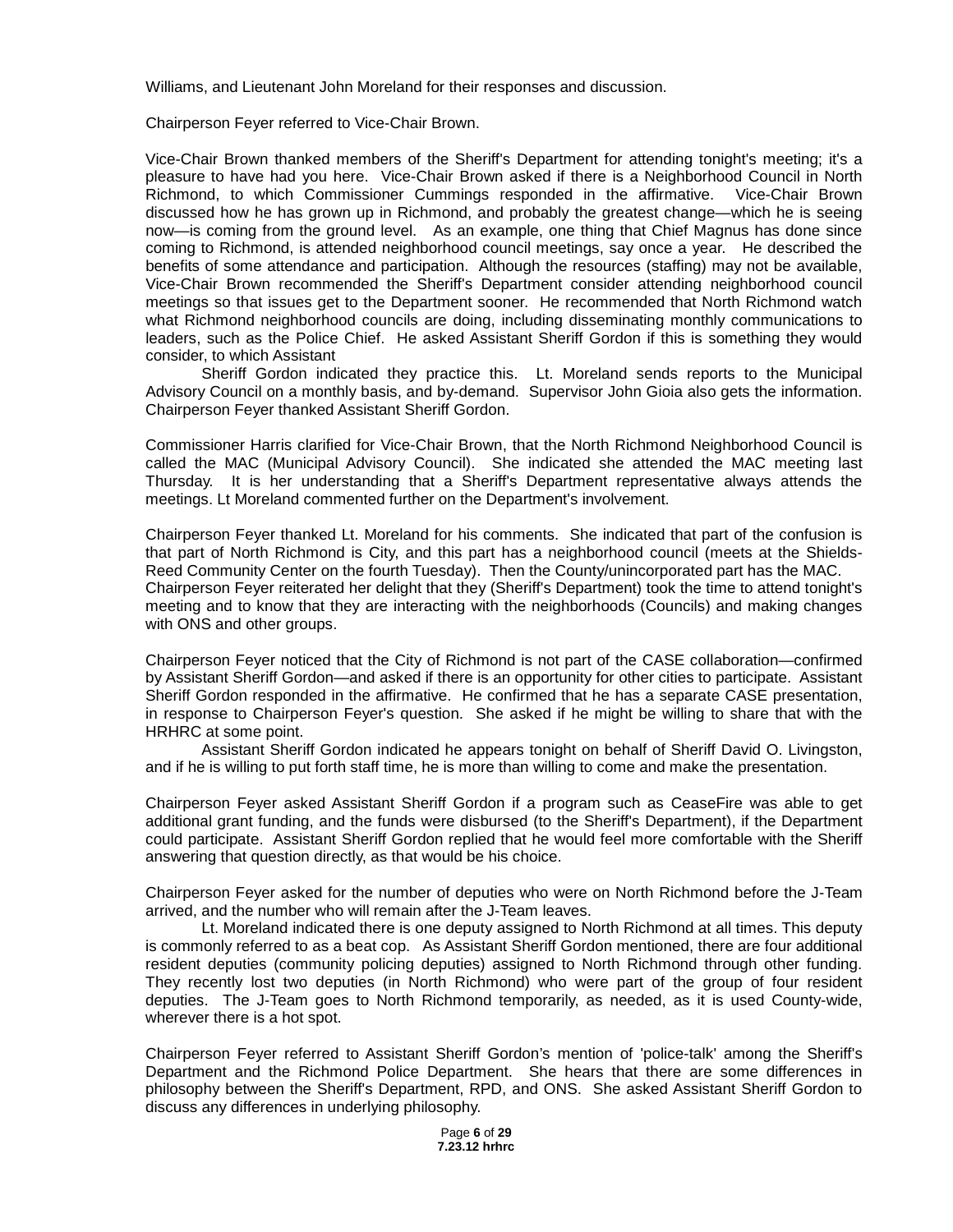Assistant Sheriff Gordon indicated that he does not feel comfortable speaking on behalf of the City. He added that the Sheriff's Office chooses to be a transparent agency. They are not close-minded enough to believe that they can work without anyone. He re-emphasized that violence is the issue—it seems they are only interested in stopping the violence—not in the things that would cause them to go off-point. This is the reason why it was important to communicate with ONS. He referred to his previous description of the Sheriff's Department collaborations with the Richmond Police Department and Office of Neighborhood Safety. Chairperson Feyer thanked Assistant Sheriff Gordon.

Councilmember Beckles indicated that Commissioner Sullivan asked many of the questions she planned to ask, and these were answered clearly. Councilmember Beckles referred to Assistant Sheriff Gordon's mention of the communication in terms of being able to build on any successes of the CeaseFire project. He described the excellent relationship/communication with the City's Police Chief and a good relationship with the ONS. She asked what needs to happen for the latter to go from good to excellent, as well.

Assistant Sheriff Gordon restated that this involves better understanding of their respective roles. Both he and Mr. Boggan are going to work on educating their staff to help them better understand what the police are attempting to do—to avoid future confusion. Councilmember Beckles thanked Assistant Sheriff Gordon.

Next, Chairperson Feyer invited the next three speakers: Interim Director of Project CeaseFire Lifelines to Healing, Pastor Henry Washington; a representative from Supervisor John Gioia's Office, Terrance Cheung; from the clergy and community, Dr. Alvin Bernstine.

Pastor Washington thanked members of the Sheriff's Department for their attendance and for clarifying some of the misconceptions pertaining to the Department. He expressed his appreciation for Assistant Sheriff Gordon sharing with attendees that they are committed to their CeaseFire efforts, including their research around CeaseFire s. Pastor Washington described that each city's CeaseFire is customizable. As Unincorporated North Richmond has one of the worst homicide rates per capita in the U.S., they (the CeaseFire Project members) have very much enjoyed a collaborative partnership with law enforcement. He commented that it seems there will always be enmity between the community and law enforcement. However, for more than a year those involved (community and law enforcement) have held discussions on how to help one another. The North Richmond community tends not to see the invisible line between incorporated and unincorporated Richmond. He looks forward to how CASE and CeaseFire can overlap. The second rounds of call-ins are coming up. They seek the Sheriff's Department's input to help understand that they could put together the same type of policing, consistently. The MAC and North Richmond Neighborhood Council (incorporated) cannot be as consistent as is liked without lines of communication open (with law enforcement). He hopes this is the beginning of more consistent dialogue.

Mr. Cheung indicated that he has worked with Assistant Sheriff Gordon, Lt. Moreland, and Captain Williams, and they are great guys who are really committed to the community. Mr. Cheung indicated that Supervisor Gioia requested he make a couple of comments. One is that he (Supervisor Gioia) supports existing partnerships between the Sheriff's Department and RPD. He also supports the Sheriff's Department's partnerships with the community and any additional partnerships that can be made. Mr. Cheung described things their (Supervisor Gioia's/the County) Office has done in North Richmond. Their office worked with the Sheriff's Department to identify additional funding, which provided the six additional deputies. This was combined funding with the Sheriff's Department, Housing Authority, Redevelopment Agency, North Richmond Mitigation Fund, Health Services, and Employment and Human Services. Supervisor Gioia's Office is concerned that the end of Redevelopment has resulted in too few sheriff's deputies in the community. Supervisor Gioia also established the North Richmond Young Adult Empowerment Center, with funding from the Housing Authority, Redevelopment, and County Workforce Development Board. They are also working with several violence-prevention non-profit organizations to try to make vacant Housing Authority properties available for their efforts. They are working with on a North Richmond urban agriculture project on County-owned property. In addition, they are continuing efforts in North Richmond with the service integration team, North Richmond MAC, and other North Richmond community groups, to establish a stronger neighborhoodwatch effort.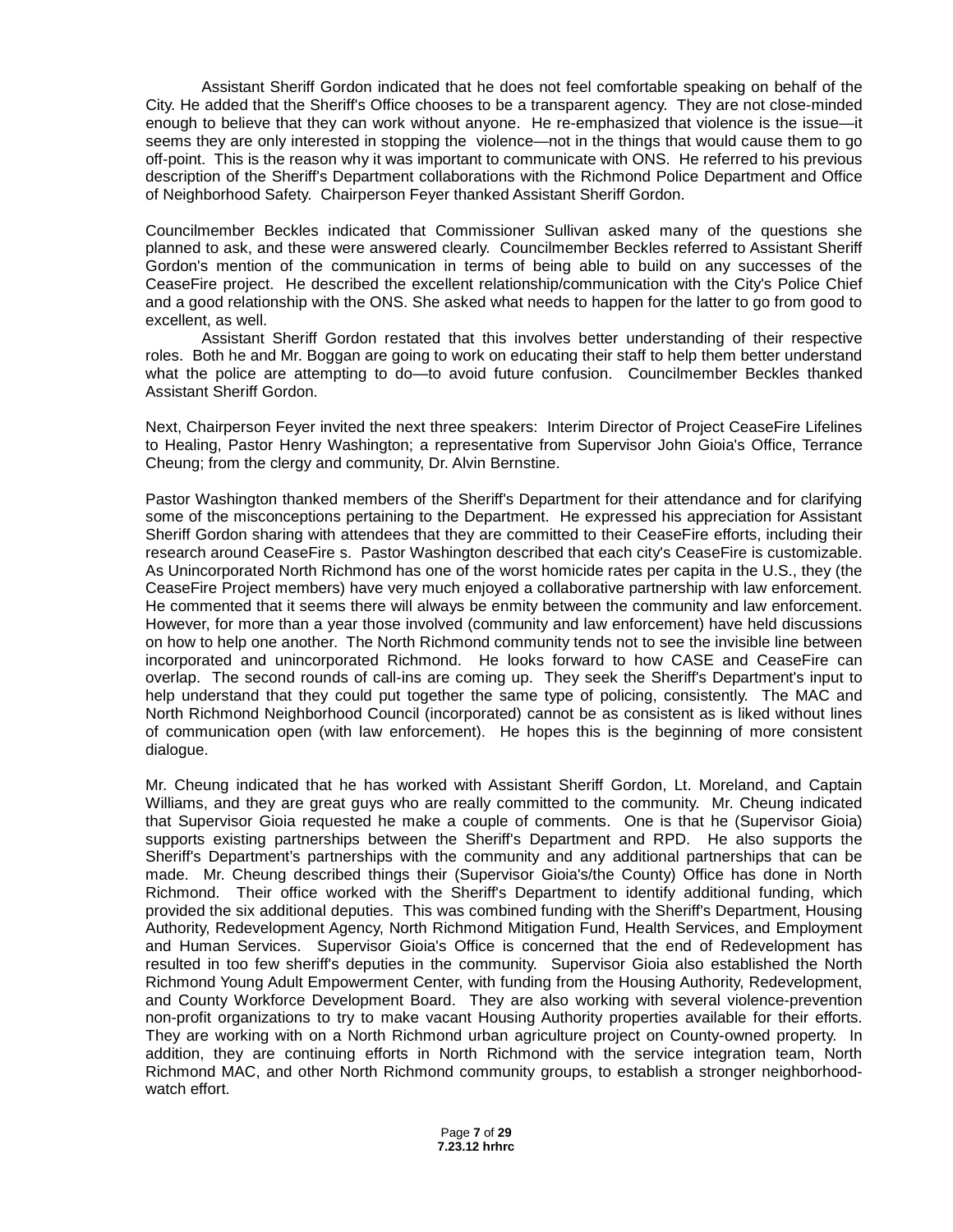Dr. Bernstine expressed that he was deeply troubled by comments from Assistant Sheriff Gordon about the Sheriff's Department participating in CeaseFire. Dr. Bernstine indicated that he, along with several other people, met with Sheriff Livingston on July 9<sup>th</sup>. At that time he handed Sheriff Livingston a letter signed by 40 clergy across the County, representing 30,000 families. Dr. Bernstine asked Sheriff Livingston if he would participate in the CeaseFire working group, to which he responded in the negative, adding that he was unwilling to do so because of a report he received indicating the CeaseFire effort from the community was not effective. Dr. Bernstine indicated that he had then heard Sheriff Livingston say on July 13<sup>th</sup>, at the CCP (Community Corrections Partnership) meeting, that he was participating in CeaseFire. Dr. Bernstine reiterated that these discrepancies in the Sheriff's references to his department's participation in the CeaseFire program are very troubling to him.

Chairperson Feyer then introduced Tom Kensok from the DA's Office. Mr. Kensok indicated that he did not prepare any remarks, but in listening to the comments, he does have to echo what the Sheriff's Department has said in terms of their collaboration with the Richmond Police Department. Mr. Kensok cited, for example, that today he was going over cases with a couple of detectives from the Sheriff's Department. They weren't in his office to discuss ways that they collaborated with the Richmond Police Department, but it came up in their investigation of the cases in which they had been working very closely with the RPD. Mr. Kensok speaks for the District Attorney, as Assistant Sheriff Gordon speaks for the Sheriff here. The District Attorney's Office is behind CeaseFire , and often three or four members from the DA's Office have been involved in CeaseFire meetings and discussions. He indicated that these have been successful, citing data comparing the four months since the call-ins to the four months a year ago (the same months, April through June) which show considerable improvement. The improvement is not all attributable to CeaseFire , but there are some promising signs. Mr. Kensok indicated that he cannot speak to the Sheriff's Department's in relationship with the community, except to say that the Sheriff's Department, though not every deputy, has been deeply embedded in North Richmond, and has many good relationships with the community.

Chairperson Feyer introduced Tracy Reed from the Contra Costa Health Department. Ms. Reed expressed her hope that with this dialogue, there will be some change in how all parties interact with each other for the "betterment" of the City, thinking "one Richmond." Currently, the City is quite divided.

Chairperson Feyer introduced, and welcomed three members of the RPD, Captain Anthony Williams, Captain Mark Gagan and Lieutenant Chuck Whitney. Captain Williams indicated that he was present to speak on behalf of the RPD. First, he echoed Assistant Sheriff Gordon's discussion; the RPD and the Sheriff's Department have an excellent working relationship. He also echoed that it is a quiet working relationship, one that is not overtly advertised nor one that many people would know about unless they were directly affected by it. He cited an example, in the late 1990's, when the J-Team went to the RPD for three months, just to focus on violent crime in Richmond. The RPD Investigative, Special Investigations Bureau, and other units regularly meet with the units from the Sheriff's Department, to share information. The two departments have had a really good working relationship for many years. The Sheriff's Department has supplied the RPD with a number of names for potential call-in participants from North Richmond. Captain Williams further cited examples of the departments' collaborations, including in the CeaseFire program. One collaboration involved a violence breakout in April of this year, in North Richmond. RPD officers teamed up with County officers, including the J-Teams, one officer from each in the same car, to patrol for violence suppression. Chairperson Feyer thanked the officers for taking the time to attend tonight's meeting.

Chairperson Feyer indicated that two additional audience members would like to speak. Also, Adam Kruggel, the director of CCISCO is present at the meeting, as well as representation from the Office of Neighborhood Safety (ONS).

The Chair invited Juana Janie Anker to speak, then Marilyn Langlois, both from the City (residents).

Ms. Anker implored Sheriff Livingston not to expand or enlarge the jails, but instead to use all available money inside the jails and for resources for re-entry (into the community), such as transitional housing, general housing, job training, life skills, family re-unification, expand the probation budget. Regarding the call-ins, Ms. Anker asked that less money (be used) for policing and more money toward the alternatives to crime. She asked that the jails not be filled with ICE holds. She expressed that the way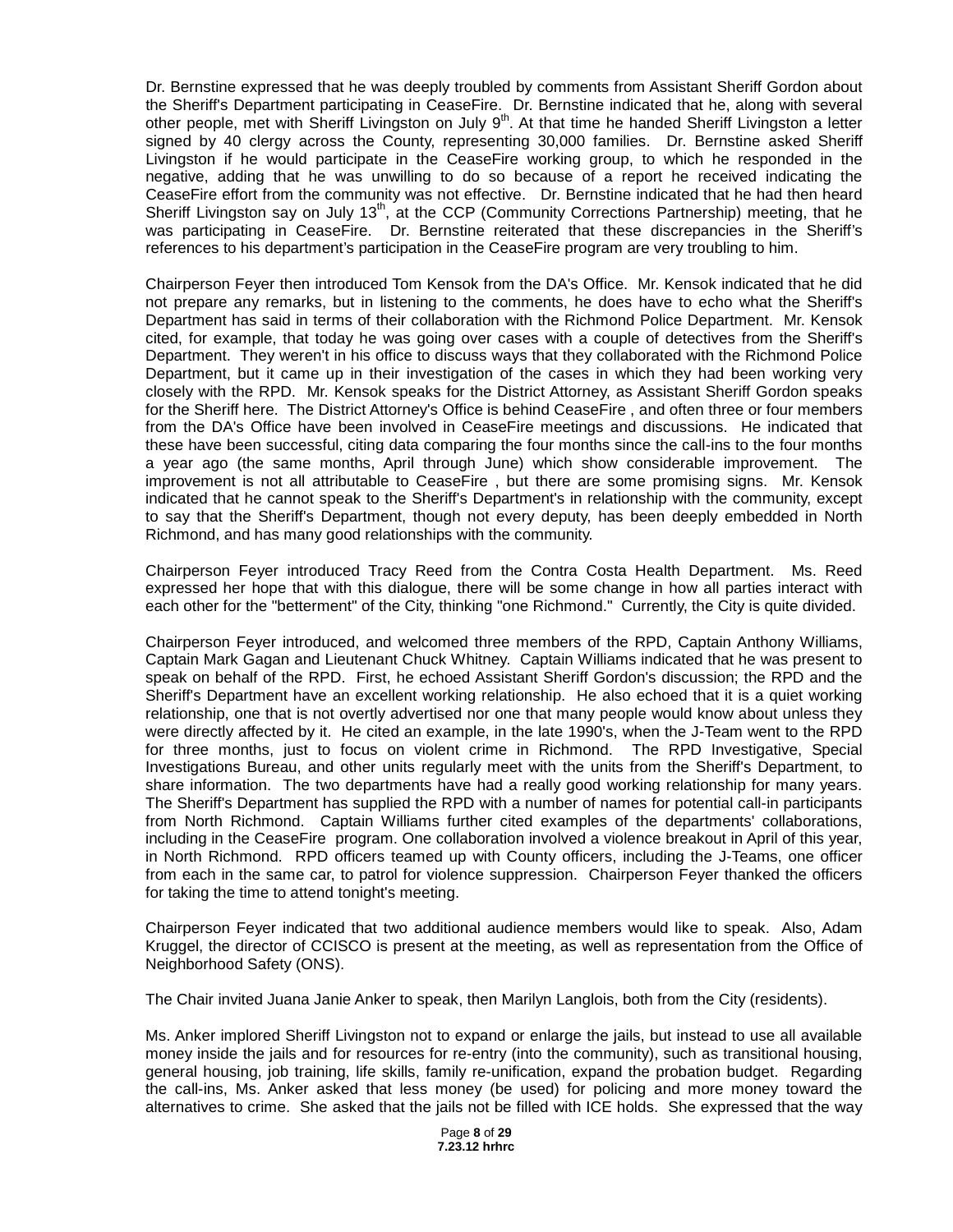the money is (currently) distributed is unfair and is not helping the City, but hurting the City. Ms. Anker indicated that when people are "called in," and not given an alternative to jails, there is a big problem; a lack of viable, usable resources for people. She expressed that the recidivism rate is horrendous, because there are no resources and the money is not distributed where there is the most need. Ms. Anker reiterated the need not to expand jails, adding that she is speaking about human beings. Every human being has the right to have a clean place to live.

Ms. Langlois introduced herself, indicating she is a member of the Richmond Progressive Alliance. She has also participated in many of the CeaseFire Lifelines to Healing night walks, as well as day walks with Pastor Washington and Pastor Bernstine. Also, Commissioner Cummings and her husband attended a recent night walk in North Richmond. Ms. Langlois thanked all speakers (at tonight's meeting). She emphasized the need to keep people out of jail and prison, stopping violent crimes before they start. It is her understanding that one of the components of CeaseFire is to find ways to access more funding to provide prevention services. Ms. Langlois also discussed her involvement in a large community coalition that researched the AB 109 re-alignment funding to see if that can be put into prevention services. The coalition includes members of CCISCO, the RPA, many faith groups, the Safe Return project, and Building Bridges Between the Black and Brown Community. The coalition attended the CCP meeting on July 9th and 13th, also attended by Commissioner Sullivan. The message from the community group was they would not like to see any of the re-alignment funds being used to add jail beds. Members (of the coalition) think too many people are in jail that have not been (convicted) of a crime. They would like to see bail reform, as well as reduction in the ICE holds of immigrants. She reemphasized Ms. Anker's expression that they would like to see those funds used for housing, employment, intensive case management, which would keep people out of jail and reduce violent crimes.

Chairperson Feyer asked the Commission for closing remarks.

Vice-Chairperson Brown discussed, briefly, that it was great to have everyone attend tonight. As there are different opinions and directions as to where they (the City and those involved) should go, this is it, ground level, the Human Rights Commission. He indicated that he thinks they are on the right page.

Commissioner Sullivan thanked (all attendees and speakers). She indicated that has been a fruitful dialogue, including hearing from the Sheriff's Department. She hoped that the Sheriff's Department heard some of the messages expressed by community members (present at tonight's meeting). Commissioner Sullivan discussed that that members of the community who spoke tonight are very powerful, and that they really resonate the message from a lot of the Richmond residents. She asked that the Sheriff's Department really "put their hearts into what is being said." She is (most) concerned about the dialogue between law enforcement and the community. Commissioner Sullivan said that they (the community) no longer want to be a "police state," a City that is locking up more people than it is providing financial intervention to save. She asked (law enforcement) for their help in doing so.

Commissioner Saunders apologized for arriving late. She has been extremely sick for the past week or so. Commissioner Saunders discussed how, behind the scenes she has been instrumental in trying to get the Sheriff's Department and the Police Department (to attend tonight's meeting). Commissioner Saunders expressed that she definitely wants to be a part of future dialogue. She thanked (law enforcement) for attending tonight's meeting.

Commissioner Harris had no comment.

Commissioner Cummings again thanked (law enforcement attendees) for attending tonight's meeting. She appreciates their time to come to the table and listen to the community and to Commission.

Commissioner Burrus-Wright expressed her realization, and belief that a number of studies have been done as to the cause(s) of violence. She knows that they (attendees) are working as agents of social change. She agrees with Assistant Sheriff Gordon that they are all working with the same goal, so it comes back to the communication. How do they educate each other in terms of where they are, what they need, and how to do that. Commissioner Burrus-Wright also expressed that some of the crime is (committed) out of a sense of hopelessness, and if (residents) had jobs, she thinks that would build self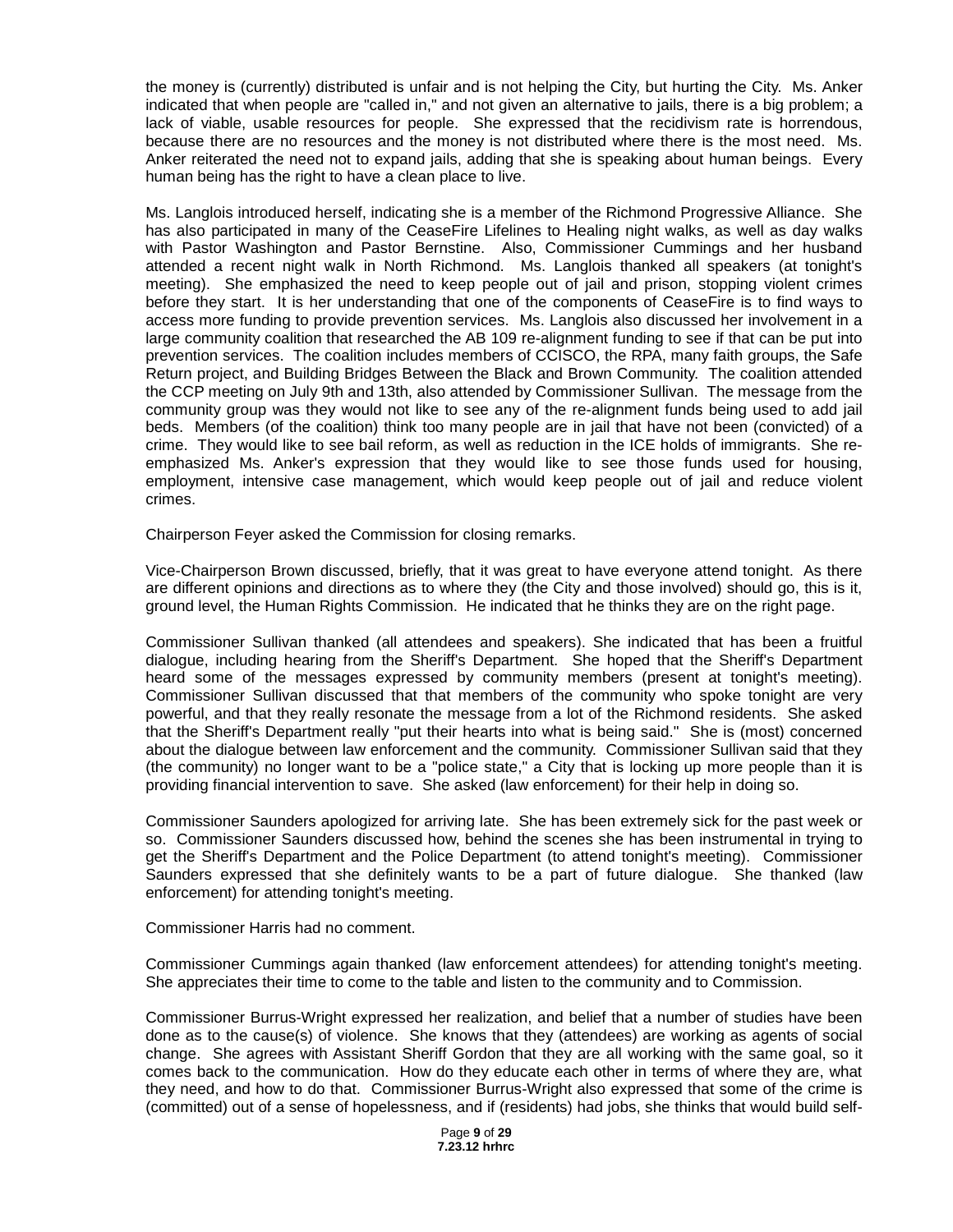esteem and they would see a little less violence in some people. She asked law enforcement to consider working with the Commission and communicating to commissioners how they can be instrumental in this effort. She asked that (law enforcement) come up with one or two specific goals and meet with the Commission at least once every six or eight months regularly, so that they can feel like they are on the same team. Commissioner Burrus-Wright commented that she likes the idea of helping (them) to police (themselves). The policing in and of itself has a negative psychological term, so she asked that (law enforcement) help them (the community) with what they can do to help police themselves. Commissioner Burrus-Wright discussed, with regards to deputies, how working in certain environments predisposes one to certain kinds of images, which can predict one's behavior. She asked for ongoing training (of deputies) about the way kids look; it is not always necessary for law enforcement to approach them (based on how they look).

Councilperson Beckles has no further comments.

Attorney Jenkins has no further comments.

Chairperson Feyer again echoed everyone's thanks to (law enforcement) for attending tonight's meeting. All of tonight's comments were recorded and will be posted on the City's website. She expressed her hope that the Commission can do what they can to enhance ongoing communication between the Sheriff's Department and the community. She invited the Sheriff's Department to attend meetings regularly, along with representation from the community, to continue to build that dialogue.

**Action:** Chairperson Feyer will follow up on inviting Assistant Sheriff Gordon to make a CASE presentation to the HRHRC in the future.

### **3. EDUCATION AND OUTREACH COMMITTEE REPORT**

Commissioner Burrus-Wright indicated the Committee has no report at this time. Many of the principals and teachers are on holiday break. They will have a report for the next Commission meeting.

### **4. SHOWCASING THE HUMAN RIGHTS AND HUMAN RELATIONS COMMISSION**

Chairperson Feyer indicated this is a "quick item" she put on the agenda (discuss posting of HRHRC documents and student essays). There are two vertical showcases mounted on the walls directly outside the entryway to the building in which the Commission meets. She discussed that in those two showcases (one on each side of the door), one contains only a notice of a special meeting of the HRHRC from back in 2009; the other is completely empty. The showcases are labeled something like "City Calendar" and "Community Calendar" on the other side. Chairperson Feyer indicated that these showcases are quite visible to visitors. She expressed that she finds the contents of the showcases (or lack thereof) to be an embarrassing introduction to the City. The most recent HRHRC announcement should be posted. In addition, Chairperson Feyer thinks that the showcases are a great place to post some of the student papers on human rights, perhaps rotating (the essays) monthly or annually. This would be an opportunity for students to proudly display their work and to keep an important symbolic link between them and the City government. She suggested creating a heading such as "Richmond, California, a Human Rights City," and adding artwork or photos of students whose writing is displayed. She asked commissioners for their comments. Chairperson Feyer was asked if she has checked whether or not the HRHRC is able to (display in the showcases). She responded that her sense is that no one is attached to using the display for any other purpose.

The Commission further discussed ideas for displaying (essays, artwork, etc.) in the showcases, including the length of time of each rotation, such as once every two months, and who is responsible for the rotations.

**Action:** Commissioner Sullivan motioned that the HRHRC pursue the idea of their displaying a message that they are a human rights city and that they display the young people's work and photographs and art in the showcases, at the direction of the Education Committee. Commissioner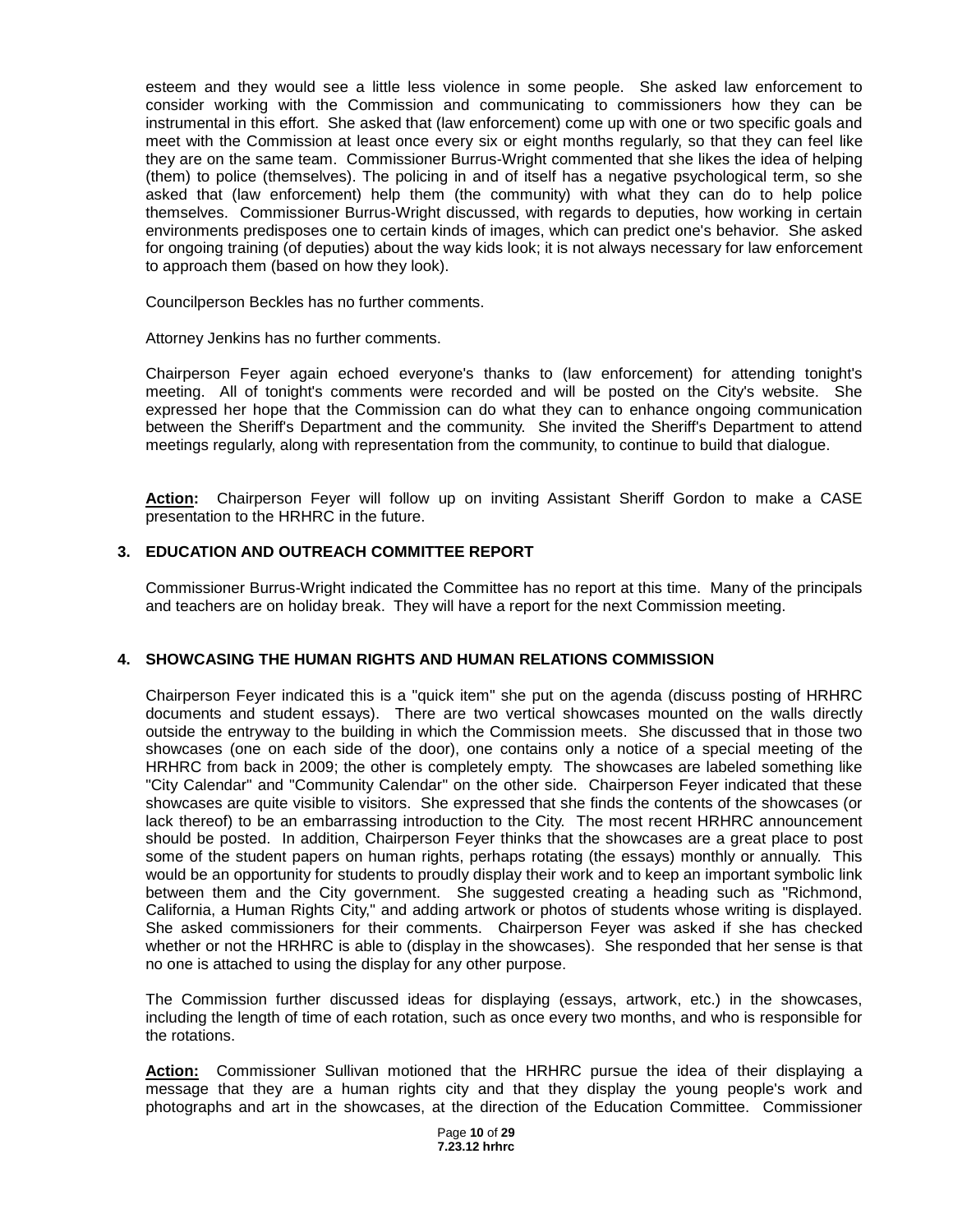Burris-Wright seconded the motion. All commissioners voted in favor. Chairperson Feyer indicated that she will pursue how to get a key to the showcases and will discuss further with the Education Committee on what to display.

### **5. COMMUNITY-POLICE RELATIONS REPORT**

Chairperson Feyer discussed that she and Commissioner Sullivan have continued to meet with Pastor Henry Washington and Captain Mark Gagan around community-police relations. Part of what made the earlier agenda item possible is their work. Commissioner Sullivan briefly discussed how they had to have much discussion on how to navigate this conversation with the Sheriff's Department. The goal of this committee is to dialogue about how to navigate and work closer with law enforcement.

### **6. CULTURE OF PEACE REPORT/PLANNING SECOND ANNUAL FORUM ON HUMAN RIGHTS AND HUMAN RELATIONS**

(CeaseFire, Re-Entry, and violence prevention in Richmond.)

Chairperson Feyer mentioned there is one attachment (to the meeting packet), an invitation to attend the Re-Entry Solutions group meeting on the last Tuesday of the month (July 31st). She has attended the meetings, and Commissioner Sullivan attended the last meeting. Chairperson Feyer and Commissioner Sullivan briefly mentioned their learning about AB 109 and expungement of criminal records. They have also continued to meet with Mr. Boggan, Director of the Office of Neighborhood Safety.

Chairperson Feyer indicated the second part of this agenda item is planning the Commission's second annual forum on Human Rights and Human Relation: Collaborating to Eliminate Gun Violence in Richmond. This forum is tentatively scheduled for September 24th. She asked commissioners if they still want to hold a big forum, inviting community members (and it was inferred, law enforcement who spoke at tonight's meeting), and serving food, similar to the previous forum. Chairperson Feyer indicated that in the invitation she sent to the Sheriff's Department, (she invited them to tonight's meeting and to the September 24th forum). Commissioner Sullivan discussed that inviting the Sheriff's Department would not be too much of a stretch, with two months' advance notice. She suggested that the Commission put forth effort in getting people to attend the forum. She asked which attendees and entities the Commission would invite. Chairperson Feyer responded that they would invite those entities (who attended last year) and those who have joined CeaseFire since last year.

Commissioner Saunders discussed a recent forum that she feels was really effective. As part of the annual forum, there was an accountability piece. When attendees returned a year later, they had updates on what happened. Also, community members/leaders told forum attendees things they would like to see (in the community) and these members held forum attendees responsible for meeting certain objectives before the next forum. Forum attendees received much community support. They were able to review whether they met those objectives and how they could be helped to meet the objectives. Commissioner Saunders suggested the HRHRC build something similar into this year's forum. Commissioner Sullivan agreed. Commissioners discussed how they would start this year, building objectives and holding people accountable, rather than just holding discussions at the forum.

Chairperson Feyer noted the title of this agenda item relating to the forum, "Collaborating to Eliminate Gun Violence in Richmond," used last year as part of introducing the CeaseFire program. She asked whether they should use this again this year. Commissioners discussed how they do not have to focus on CeaseFire, but an update of it is appropriate, as well as a plan for eliminating gun violence over the next year. The Commission agreed that CeaseFire is one component (of the forum), noting that the grant funding for CeaseFire ends in December. Commissioners agreed they need to have a plan beyond that point (when CeaseFire funding runs out), along with City-County collaboration. Commissioner Sullivan also recommended they also add to the forum ONS and their outcomes over the last year, and what to look for over the next year. Commissioner Saunders specified that looking over the next year would involve the group, the body, as an organization or department. Forum attendees

> Page **11** of **29 7.23.12 hrhrc**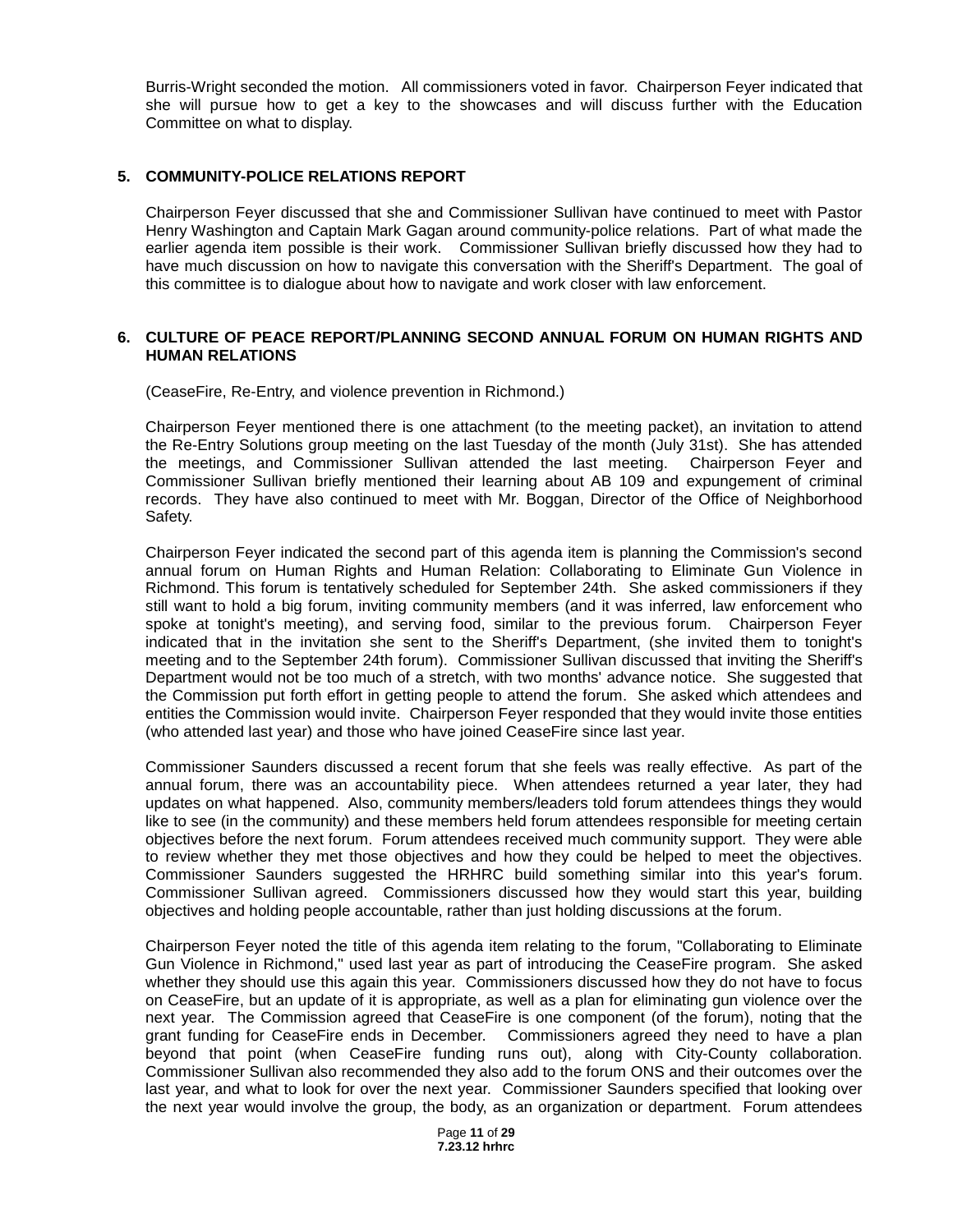should (again) include Probation Department, Sheriff's Department, and the District Attorney—all of whom contribute to the (above-mentioned) outcomes. Commissioner Sullivan cited, for example, the issue about bail reform to include discussion with community members. She recommended that, the HRHRC ask that over the next year, there be movement in the area of bail reform. Commissioner Saunders added that they hold (attendees) to something more specific, for example, asking them what is something they (personally) can do in regards to bail reform. Something that when they return (to next year's forum), they can show what they did, something that can be evaluated; for example, they sent five people to a training instead of sitting in jail. The Commission discussed whether or not to give up their seats to programs that are doing the work (forum facilitation). They recommended that the Culture of Peace Committee work out the details of the forum.

Commissioner Burris-Wright discussed presentations by the groups (it was inferred, at last year's forum), that specifically a lack of communication, and how to address this in this year's forum. The Commission discussed further ways to improve communication among forum attendees. Commissioner Burrus-Wright indicated that there is no way (HRHRC commissioners) can perform human rights' work without education (to improve communication). Commissioner Harris asked commissioners if they want to have as many attendees at this year's forum as last year's (25). The Commission discussed whether each attendee was a spokesperson for each attendee/department, and ultimately, deferred to the Culture of Peace Committee to further plan these details. Chairperson Feyer mentioned that, at the moment, the Commission is not in a very good position with (City) staff support and as such, commissioners may need to volunteer at the last minute to do things such as picking up food.

**Action:** Commissioner Sullivan motioned that the HRHRC hold the (Second Annual Forum on Human Rights and Human Relations) on September 24th. She added to the motion that the HRHRC add the outcome (objectives)-driven component proposed by Commissioner Saunders. Also included is that the Culture of Peace Committee pursue the planning and development of the forum. Commissioner Burrus-Wright seconded the motion. Commissioners agreed that, if necessary, in the absence of, or if there is limited staff support, they will volunteer as needed to assist in the forum, to include things such as picking up food, etc. The Commission voted unanimously in favor.

### **7. AUGUST COMMISSION MEETING DISCUSSION**

Chairperson Feyer asked commissioners to consider planning for the August Commission meeting, as well as the September 24th forum. She also asked commissioners to find a date in August for the next meeting so they will have a quorum, whether commissioners will be in town at the next meeting, scheduled August 27th. Commissioners indicated that (August 27) does not pose a problem. Commissioner Saunders indicated that she does not know whether or not she could attend.

### **8. COMMUNITY CONCERNS AND EMERGENCY ISSUES REPORT**

This agenda item concerns an update to a racist email allegedly sent by WCCUSD athletic director to other District employees. Commissioner Sullivan indicated that she does not have an update.

## **9. READER OF CODE OF ETHICS AT CITY COUNCIL MEETINGS**

This agenda item involves discussion of Commission participation, designate volunteers for July 24th and July 31st Council meetings.

Chairperson Feyer indicated that she put this on the agenda because commissioners discussed it at their retreat. It is her understanding that the Council has voted that they do want a reader of the Code of Ethics at each Council meeting. This will be done by Diane Holmes unless someone else volunteers from the HRHRC. Chairperson Feyer asked commissioners if they want to take on responsibility around that (reading the Code of Ethics). Commissioners responded in the negative.

Commissioner Harris expressed that she thinks Chairperson Feyer is asking the wrong question, as it was already agreed that it will get done. Commissioner Harris already signed up for two or three times.

> Page **12** of **29 7.23.12 hrhrc**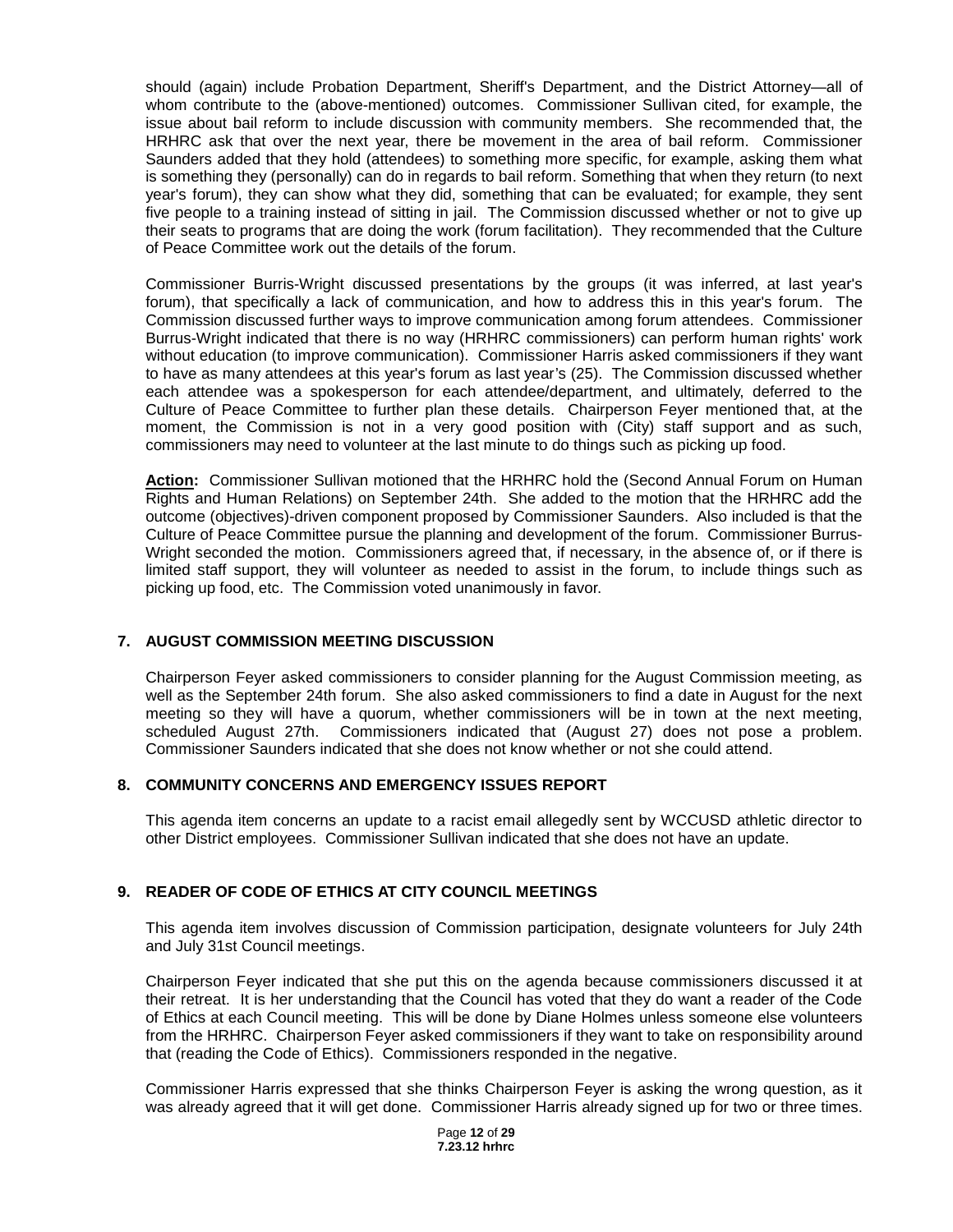The question is who is going to do it. Chairperson Feyer reframed her questions. She asked commissioners whether they still want to continue having this item on every agenda, whether they want to designate specific commissioners as volunteers, and whether they want to disengage from this process (reading the code of ethics).

Commissioner Sullivan reviewed previous discussion regarding this at the HRHRC retreat (dismantling this particular committee). She does not see the need to put this on the agenda for every monthly HRHRC meeting, nor does she see a need for commissioners to volunteer for every Council meeting. Commissioner Sullivan discussed that Rochelle Monk is responsible for volunteer services corps for the City of Richmond. She has been really successful at recruiting a number of City residents (for various volunteer opportunities). Commissioner Sullivan suggested that a volunteer corps entity is more appropriate. We could reach out and ask them to manage this volunteer effort, rather than the HRHRC, and add this to the meeting agenda (and recruit volunteers themselves). Commissioners took on the role of discussing what to do, successfully re-activating the Code of Ethics piece. Commission Sullivan does not feel it is appropriate, however, for HRHR commissioners to provide administrative staff (to Council). Until Rochelle, the volunteer corps coordinator picks up this responsibility, commissioners agreed to volunteer as follows: Commissioner Sullivan for the July 24th Council meeting, and Commissioner Harris for the July 31st meeting. Commissioner Harris expressed her willingness to volunteer, because she briefly reads the Code of Ethics, at 6:30 p.m., and does not introduce herself. If people are speaking while she is reading, she stops reading.

**Action:** Commissioner Sullivan made the following motion: she agreed that she would call Rochelle to ask that she handle coordinating volunteers to read the Code of Ethics at each City Council meeting, starting after the July 31st meeting. Commissioner Saunders seconded the motion. The HRHRC voted unanimously in favor of this motion.

### **10. HRHRC RETREAT FOLLOWUP**

Review and discuss next step/re-organization of committees. Chairperson Feyer asked for a brief one or two-sentence comment from commissioners as to what they took from the retreat.

Commissioner Harris indicated that to her, the retreat was powerful. The retreat moderator, Mutima Imani, discussed that commissioners cannot dictate or tell another grownup how to act; because that is a sure sign it is going to fail—instead, find something positive on which to complement a person. Commissioner Harris found this as a powerful bridge because it would build a bridge (for communication). She also found powerful, the questions that were asked when commissioners broke into groups, such as who their parents were, who made a difference in their lives, whose shoulders they stood on. Commissioner Harris noted that this gave her a chance to really listen and understand others. She felt that the retreat was very successful.

Commissioner Cummings expressed that she, too, got much out of the retreat, including learning about the commissioners. She also remembers the discussion about how they are all diverse and that what works for one person may not work for the next, and to remember that at all times.

Commissioner Burrus-Wright liked the idea that the commissioners all had an opportunity to accept the fact that they each come with different philosophies—something on which to focus. Also, she enjoyed discussing how a difference in relationships happens when you are eye-to-eye with a person. She expressed that she had a wonderful opportunity to make this connection with Commissioner Sullivan. Commissioner Burrus-Wright also commented that she would like to see the Commission collapse the committees, vis-à-vis email to each other (if it does not violate the Brown act). Vice-Chairperson Brown asked that they confine such discussions to commission meetings, unless each person emails reports to the Chair, and not to other commissioners or staff.

Attorney Jenkins expressed that it was good for the Commission to have held a retreat. City Council used to have retreats as well, but no longer holds them. Sr. Assistant City Attorney Jenkins discussed the importance of understanding an individual from a different perspective. Chairperson Feyer recommended Mutima Imani as a facilitator. The Commission asked why Council no longer holds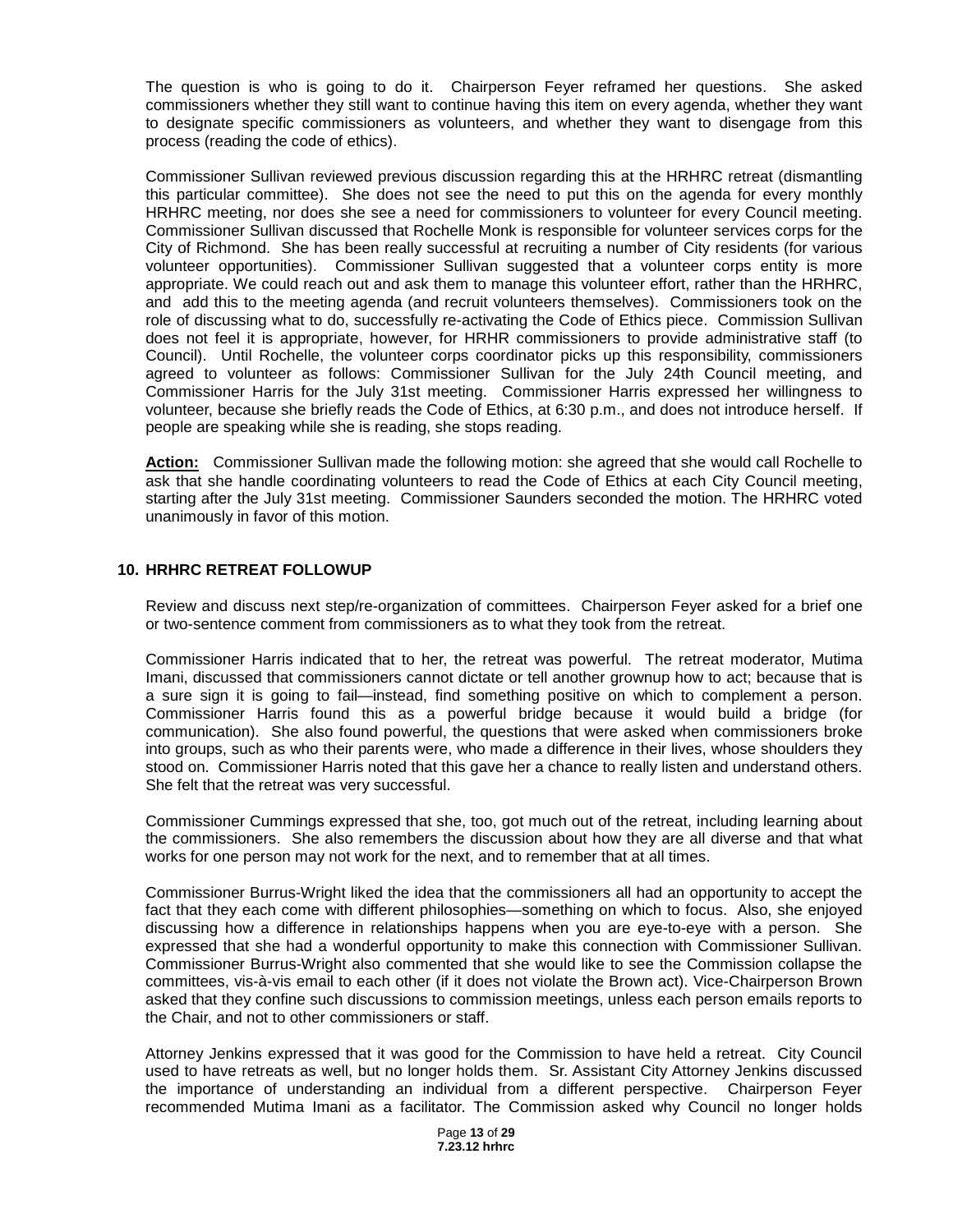retreats and whether or not they could recommend that Council hold retreats.

Vice-Chairperson Brown indicated that Commissioner Harris did a great job of elaborating on the retreat. He added that he, too, thought Mutima did a wonderful job facilitating. The fact that she has experience with Richmond from the beginning, etc. made him feel comfortable. Vice-Chairperson Brown also enjoyed learning about the various backgrounds of commissioners. He also enjoyed how Mutima got everyone to think outside the box, looking at things from a different perspective. Vice-Chairperson Brown added that he felt this (a similar retreat) would also be good for City Council.

Chairperson Feyer thanked Commissioner Sullivan for making the connection with Mutima Imani and arranging for her facilitation.

Commissioner Sullivan expressed her appreciation for her time with Commissioner Burrus-Wright during the retreat, as well. Commissioner Sullivan echoed Commissioner Harris' thoughts about how Mutima said commissioners should not waste their time with a committee in trying to change bad behaviors. Related to the Code of Ethics piece, Commissioner Sullivan has had two people ask about this since the retreat. But now that she has the language, she has found it very easy to describe the situation; that it is not the HRHRC's role to figure out how to regulate bad behavior. But they will continue to rolemodel positive and encouraging behavior to Council members.

Commissioner Saunders apologized for not attending the retreat, as she was very sick and did not go to work that entire week of the retreat.

Chairperson Feyer expressed her appreciation for the retreat, including obtaining a very skilled facilitator and obtaining finances to do so. She found important Mutima's discussion of seeking funding for the Commission's work, especially given the City's status as a Human Rights City. Chairperson Feyer indicated that Mutima emphasized the importance of building relationships with Council persons and community members. The Commission has not had a chance to discuss how to bring more community members into the committees, but she is re-energized about doing so.

Commissioner Burrus-Wright discussed the suggestion that the HRHRC reach out to other commissions. One commission they reached out to was the chair of the Parks and Recreation Commission, who graciously agreed to work with the HRHRC. She felt this is a good way to involve other people with the Commission. Chairperson Feyer asked that if commissioners have recommendations for people who might sit on the committees, please forward them to her.

Chairperson Feyer indicated she did not put a committee report from a Council Conduct Committee on tonight's agenda, as commissioners decided at the retreat to disband that committee.

Due to time limitations, Commissioner Sullivan suggested the Commission decide which agenda items they will address tonight. In response, Chairperson Feyer indicated she would like Commissioner Burrus-Wright to speak briefly about agenda items K-11 and K-12, she (Commissioner Feyer would speak about K-13), but left discussion of the remaining items is up to the Commission. Commissioner Sullivan asked that the Commission address K-15.

### **11. CONFERENCES – 2012/2013**

Chairperson Feyer indicated that items K-11 and K-12 were both items suggested for the retreat, but they moved them to the agenda for tonight's meeting.

The report combined with K-12, as indicated by Commissioner Burrus-Wright.

### **12. RECOMMENDATION AND ORIENTATION OF NEW COMMISSIONERS**

Commissioner Burrus-Wright suggested the HRHRC think about, and have a set of standards, in terms of selection of delegates to different conferences. She also recommended that, regarding new commissioner orientation, when the Mayor's designee interviews perspective commissioners, someone from the HRHRC sit in and have some input into the process (of joining the HRHRC).

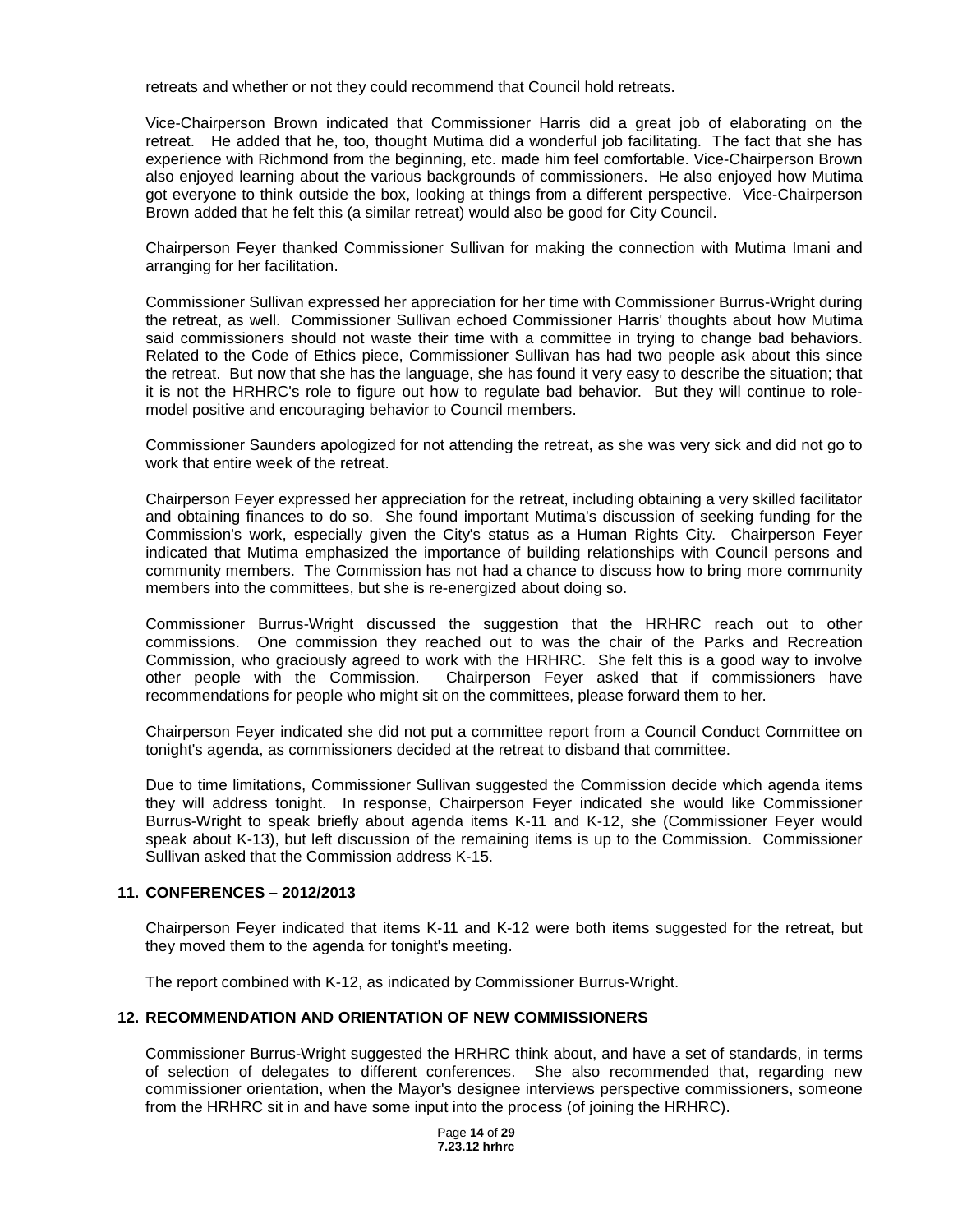**Action:** Commissioners will think about a set of standards in terms of selection of delegates to different conferences.

**Action:** Also, when the Mayor's designee interviews perspective commissioners, someone from the HRHRC will sit in and have some input into the process (of joining the HRHRC). Commissioners will bring their thoughts on these two processes to the next Commission meeting.

### **13. EXPANDING THE HRHRC**

Chairperson Feyer indicated that she added this to the agenda because, as she looked at the work of the HRHRC, including time and involvement, the Commission could address (these issues) by expanding the number of commissioners. She contacted Sr. Assistant Attorney Jenkins regarding this. He indicated this would require a change in the Commission ordinance. This would involve the Commission writing something, presenting it to Council, Council voting on it, and if agreed, then the Mayor would then appoint additional members. Commissioner Harris recommended that the number of members should be an odd number of commissioners, to which Sr. Assistant Attorney Jenkins concurred.

Commissioner Sullivan asked about the number of members on other (City) commissions. Sr. Assistant City Attorney Jenkins cited for example that the Economic Development Commission had 15 members at one time. The Commission discussed logistics with having more committee members. Commissioner Burris-Wright inquired as to the benefit of having 11 commissioners. Chairperson Feyer responded that this would provide more capacity to do work in the community and more commission representation on the various committees. Also, there have been suggestions that the HRHRC is missing a representation of an African-American male on the Commission. Several commissioners have suggested members from ONS or from Re-Entry, to represent those populations.

Commissioner Harris expressed her concerns about expanding the number of Commission members. She recommended instead that community people garner up with more energy and diversity, rather than trying to get a consensus of 11 people.

Commissioner Harris inquired of Chairperson Feyer, who is responsible for commissioners who miss meetings. It was clarified that commissioners can miss up to three meetings per calendar year. Commissioner Harris indicated the HRHRC would be more effective if they consistently had 9 or 11 attendees, rather than just focusing on only having a quorum. The Commission further discussed attendance standards and the need for City staff to track and enforce attendance. Commissioner Burrus-Wright reiterated the need for Commission orientation, because some people do not realize the amount of investment (of time). Sr. Assistant City Attorney Jenkins commented that in the past, it was the staffperson assigned to the Commission (who was responsible for enforcing attendance standards). Chairperson Feyer indicated that she has been working on this issue. To assist her in doing so, having the Commission meeting minutes transcribed will help to see who has attended the last six meetings.

Chairperson Feyer referred back to comments made by Commissioners Harris and Burrus-Wright. Chairperson Feyer noted that many of the commissions have more seats than actual commissioners.

**Action:** Commissioner Sullivan motioned that the HRHRC draft a modification ordinance to increase the number of commissioners to 11, and bring it back to the August meeting for discussion. Commissioner Burrus-Wright seconded the motion. The HRHRC voted unanimously in favor

**Action:** Vice Chair Brown motioned to extend tonight's meeting by 15 minutes. Commissioner Burrus-Wright seconded the motion. The Commission voted unanimously in favor.

### **14. BUILDING BRIDGES COMMUNITY WORKSHOP HELD ON JUNE 30, 2012**

Discussion deferred to August meeting.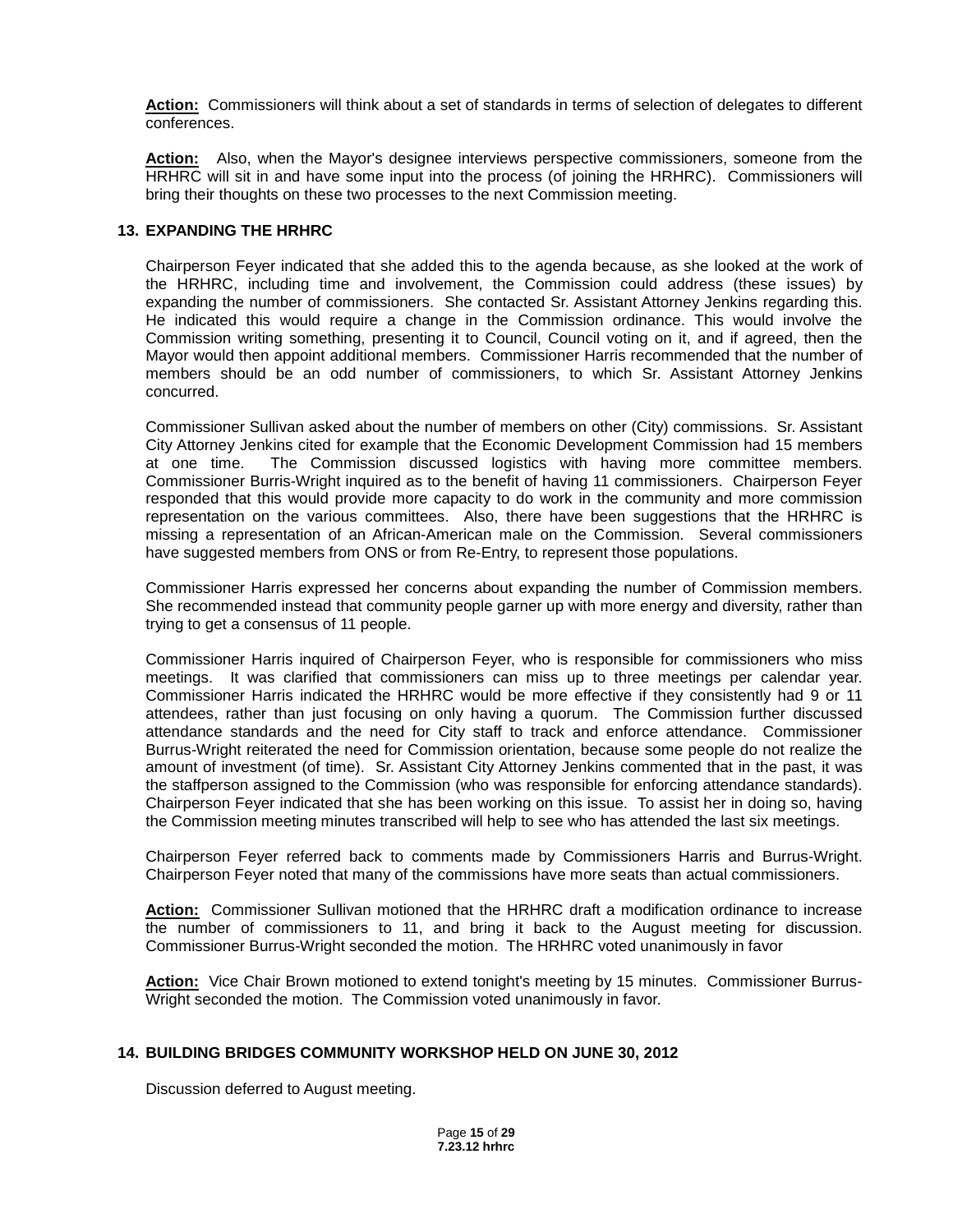### **15. RICHMOND PERSONNEL BOARD**

Commissioner Sullivan indicated that she has been contacted by residents and City employees many times with concerns about the Richmond Personnel Board. As part of this Board, City Employees vote, elect and appoint individuals to the Board. The Board has oversight responsibility over concerns and issues of City employees. Sr. Assistant City Attorney Jenkins concurred with Commissioner Sullivan's description of the Board. Commissioner Sullivan described that this election happened approximately seven months ago. However, this particular committee has not yet met and has lost one member, who left (the Board) due to concerns about non-movement of the Board. Now the complaints from employees are mounting.

Commissioner Sullivan indicated she attended a City Council meeting a couple of weeks ago, wherein the Mayor brought up the question to the City Manager about what was going on with the Board. The City Manager's response was that they (the Board) do not have any issues to address. The Mayor responded that the Board does not have a Chair and has not convened to appoint one. The City Manager indicated, in response, that when they have issues, then they will appoint a Chair. There was further dialogue between the Mayor and City Manager, and Commissioner Sullivan felt that the City Manager did a "pushback."

Commissioner Sullivan indicated that union representatives and rank-and-file employees have contacted her. This Board is not the same as the HRHRC. This Board involves a voting process that is administered through the City Clerk's Office. There are more than 5 members serving on the Board. Commissioner Sullivan indicated that she agreed to bring the issue to the Commission because they asked that the Human Rights Commission understand that City employees are feeling unfair treatment in this situation. There is a disagreement that there are no issues from City employees. There is also disagreement that the Board should convene for no other reason than to elect a Chair. In addition, there is concern that with one Board member having left, the Mayor has an option to appoint someone to fill that seat. They (it was inferred, Board members) ask that this appointment be the person who received the next highest number of votes. Those involved do not feel they have a voice to make these things happen. Employees are concerned about speaking up too vocally about these issues. Commissioner Sullivan asked for the Commission's feedback as to what direction to take.

Commissioner Burrus-Wright asked for the timeframe that members serve on the Richmond Personnel Board. The Commission and Sr. Assistant City Attorney Jenkins were uncertain. The Board is in place as part of the (City) Charter. Commissioner Burrus-Wright recommended that they, as the HRHRC, give more firm feedback about this Board. Commissioner Sullivan confirmed that Board members were elected, but they never convened. Commissioner Burrus-Wright asked why they (Board members) never convened. The City Manager indicated (in response to the Mayor at a recent Council meeting) that the Board has not met because they have no issues to address. When they have issues to address, they will meet and at that time appoint a Chair.

Commissioner Burrus-Wright asked for the City Manager's role on the Board, to which Commissioner Sullivan indicated that the HR Department falls under his jurisdiction, including the Personnel Board. The Board looks at issues that have not been addressed; issues that City employees are not satisfied that the City has addressed.

Commissioner Burris-Wright interjected and suggested that since the HRHRC is a neutral commission, they want to hear both sides of the story, so ask them to present their complaint at a HRHRC meeting. Commissioner Saunders asked if the HRHRC is a safe place for City employees to come address their concerns, or whether there is an anonymous way for them to address their concerns. Sr. Assistant City Attorney Jenkins discussed that members of the Personnel Board themselves may be able to provide a report to the HRHRC, which would not involve employees. Commissioner Sullivan clarified that in the past the HRHRC has taken on, discussed and addressed issues wherein a person did not have to present the issue to the Commission. One such example is hate crime-related issues wherein the HRHRC merely received information about them, and the person related to the hate crime never showed his/her face to the Commission.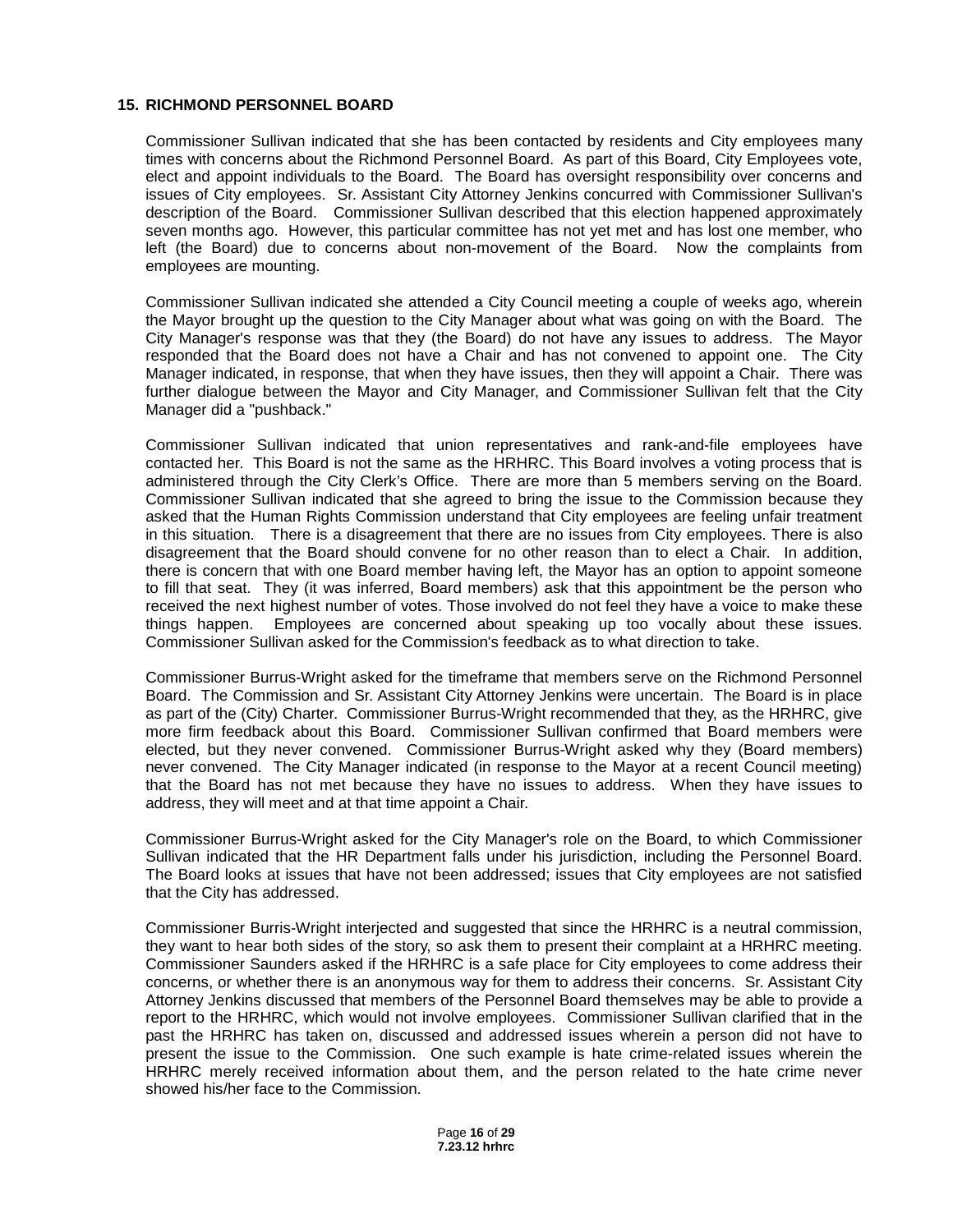Commissioner Burris-Wright reiterated the need as a Commission, to hear both sides of the issue, as educating and communicating. Commissioner Sullivan suggested inviting members from the Board and from the City Manager's Office to speak to the HRHRC. She expressed that she knows the people who brought this information to her would not publicly attend such a meeting for fear of reprisal.

**Action:** Vice-Chairperson Brown motioned that the Commission extend the meeting for an additional 10 minutes (beyond the initial 15-minute extension). Commissioner Sullivan seconded the motion. Chairperson Feyer, Commissioners Burrus-Wright, Harris and Saunders voted in favor. Commissioner Cummings

**Action:** Chairperson Feyer motioned to have Commissioner Sullivan invite a member(s) from the Personnel Board and from the City Manager's office, as designated, to the August HRHRC meeting. Commissioner Cummings seconded the motion. The Commission voted unanimously.

## **16. EMPLOYMENT COMMISSION APPOINTMENTS AND CRIMINAL RECORDS**

Report deferred until August meeting.

### **17. BUDGET COMMITTEE REPORT**

(Review HRHRC budget for fiscal years 2011-2012, 2012-2013.)

Commissioner Sullivan indicated the Commission has already approved the 2011-2012 budget. They have not yet put together the 2012-2013 budget. They have revised the committee to add Chairperson Feyer, but the committee has not convened. Commissioner Sullivan commented that she is pretty sure that Commissioner Pareja is not going to continue on this committee; he has not been responsive. Commissioner Sullivan hopes to have a proposed budget by the August HRHRC meeting. She asks that any committee that has a budget to submit to the Budget Committee for the 2012-2013 budget, please email it to her, no later than August 3rd.

### **18. HUMAN RIGHTS ALLIANCES COMMITTEE REPORT**

Chairperson Feyer referred commissioners to documents relating to this (in the meeting packet).

### **19. EMPLOYMENT COMMITTEE REPORT**

Report deferred to the August meeting.

### **20. BOARDS AND COMMISSIONS OF THE CITY OF RICHMOND: ESTABLISHING BETTER COMMUNICATION**

Report deferred to the August meeting.

#### **CALL FOR AGENDA ITEMS**

Chairperson Feyer asked commissioners if there are any other agenda items to add to the August agenda, other than what is being carried forward. None were mentioned.

### **FOR THE GOOD OF THE COMMISSION**

Chairperson Feyer expressed that she is very concerned about staff support. There is a possibility that Ana Cortez might be assigned as ongoing staff support, if her workload is shifted so she can take on this responsibility. She might work with staff in her department (Community Housing) who could give her some support.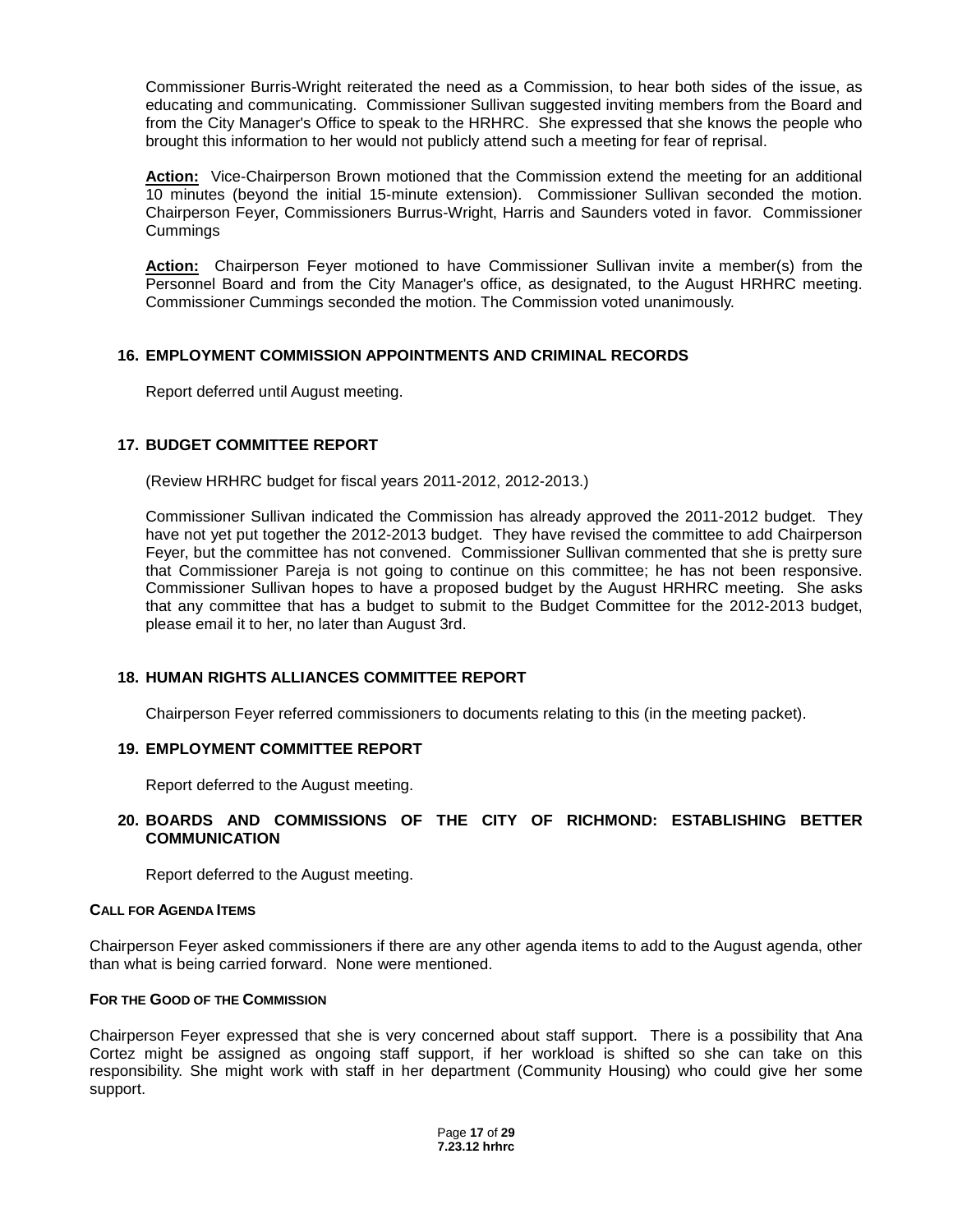### **COMMISSIONERS REPORTS**

Commissioner Sullivan encouraged any commissioners who can, attend the July 31st Re-Entry Solutions Group meeting. August 9 is the date of the next major budget meeting in Martinez. The discussions within (the Re-Entry Group) are tied to a \$19-million budget that Contra Costa County has to spend on re-entry/re-alignment issues around those who are returning to the community from jails and institutions. Commissioner Sullivan commented that there is much controversy about how that money is spent. As such, she emphasized the need for as many commissioners that can to attend and listen to the discussion. (Commissioner Sullivan asked Sr. Assistant City Attorney Jenkins whether she can email the flyer for the August 9th meeting to the Chair for circulation; he concurred.)

Commissioner Saunders announced that the African-American Community Baby Shower was a huge success. She also announced that HEAL (Healthy Eating Active Living) is holding an event on August 3rd at the Lillie Mae Jones Community Garden. Commissioner Saunders will email commissioners a flyer.

**Action:** Chairperson Feyer motioned that the Commission extend the meeting by one minute. Vice-Chairperson Brown seconded the motion. The Commission voted unanimously in favor.

**STAFF REPORTS**

No Report.

### **ADJOURNMENT**

The meeting was adjourned at 10:00 p.m.

PLEASE SEE NEXT 11 PAGES FOR CHAIR, VIVIEN FEYER'S NOTES ON:

**2012 INTERNATIONAL ASSOCIATION OF OFFICIAL HUMAN RIGHTS AGENCIES (IAOHRA) CONFERENCE** (ADDENDUM TO JULY 23, 2012 MEETING MINUTES).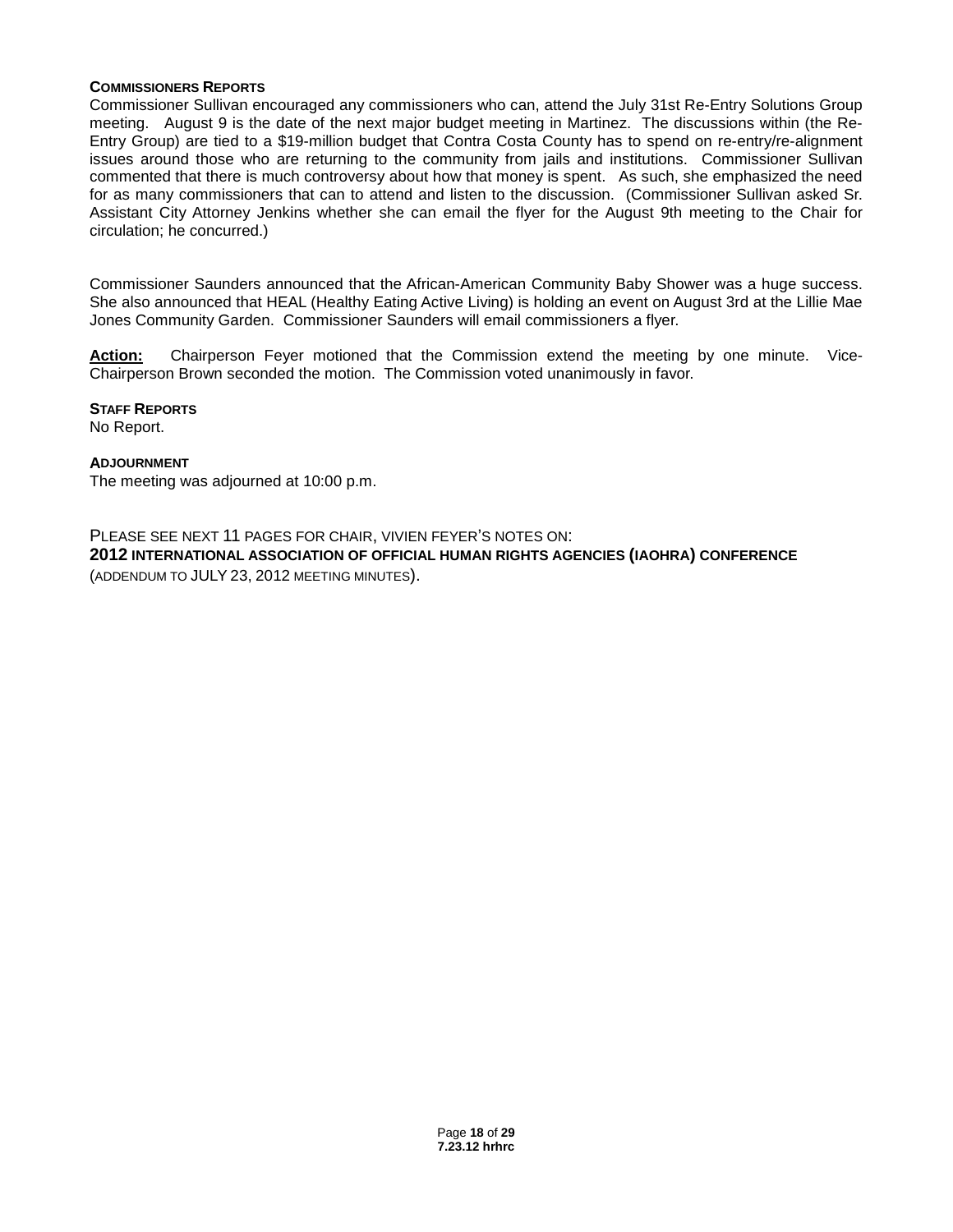## NOTES by Vivien Feyer, Chair Human Rights and Human Relations Commission-Richmond, California

**Quick impressions:**

**IAOHRA is an odd smattering of state, country, city and regional agencies with vastly different structures and missions. Some members are human rights agencies and some are human relations organizations; the differences between the two categories are in no way consistent. Many agencies are involved specifically in the implementation of federal regulations around housing and/or employment.**

**Many of the people at the conference are paid employees of these agencies.**

**Only a small number of the states, counties and cities in the US are represented at the conference. "International" involves one Canadian representative. It is unclear how many agencies might exist that are not represented, but it IS clear that everyone is struggling with cuts in funding and staffing. The organization itself seems to be struggling to survive.**

**Strong language was used throughout the conference about human rights and human rights organizations being "under siege" in this country at this time. Adversaries are strong, funding is threatened and energy is low. "They want to shut us down."**

**Agencies represented at the conference with which we may have the most in common, in terms of being proactive, assuming an educational role, and responding to concerns that exist in the community, include Eugene (OR), the county of Los Angeles (CA), San Francisco (CA), Olympia (WA) and Philadelphia (PA).** 

**We are not voting members of IAOHRA at this time.**

## **CONFERENCE AGENDA (as published) with "NOTES" (VMF observations):**

## **Sunday, August 5, 2012**

## 1:30 PM - 5:00 PM **COMMISSIONER/DIRECTOR'S FORUM "SUCCESSION PLANNING: STRENGTHENING THE NEXT GENERATION OF LEADERS"**

**Forum Chair:** Bobbie Wanzo **Moderator:** Alisa Warren **Speakers:** Leon Russell, Immediate Past President of IAOHRA & Vice Chair of the NAACP Hilary Shelton, NAACP Washington Bureau Director and Senior Vice President for Advocacy

**NOTES: Shelton (NAACP): "The federal government is trying to change the game; change the rules – making moves to weaken HRi organizations at a time when budgets are lower than ever before. Saving money on the backs of the most needy."**

**Chris Kobach (who played a significant role in the drafting of Arizona SB1070) has been writing legislation for various states re requirements for state issued voter IDs.**

**In order to vote in Tennessee, you can't use a student ID from a state university or college, but you can use a gun permit, even an expired one.**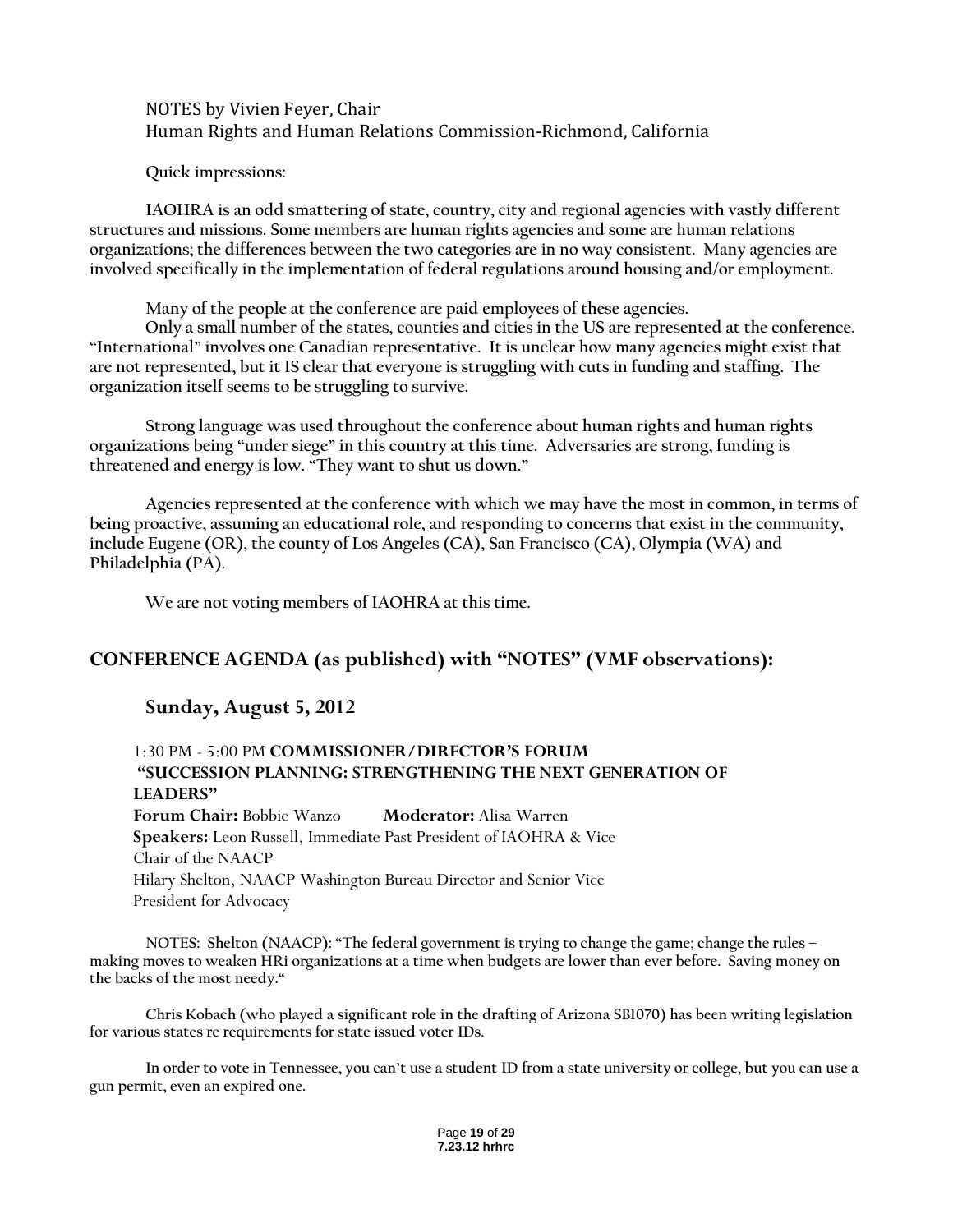**Twenty-five percent of African Americans in the US don't have the photo IDs that could be required to vote. ("A poll tax by any other name is still a poll tax.")**

**A very high percentage of women and youth will also be disenfranchised by this requirement.** 

**Many states have lifetime disenfranchisement w/ felony offense on record. This disproportionally affects African American men.**

**Several states, e.g. VT, never take the eligibility to register away. (Less recidivism when people participate in the electoral process – feel involved.)**

**Two federal programs have budgets on which we rely heavily for HRi enforcement: FHAP -Fair Housing Assistance Program, and FEPA – Federal Employment Practices Agencies**

**US COMMISSION ON CIVIL RIGHTS – created to provide civil rights protection throughout US; now stacked with people opposed to civil rights**

**Budget is causing protections to be dropped and undermined. "A treacherous game" Attorney General is under attack, preventing him from investigating important issues, such as racial profiling.**

**"People need to understand how all of this falls into place."**

**Increase in hate groups and militia groups at this time. "Although Jim Crow is dead, James Crow, Esq., is alive and well." – More high-tech.**

**Not just disagreement in conversations, but disrespect- including screaming by Congressmen at Obama.** 

### **WE NEED TO CALL FOR CIVILITY IN THE POLITICAL PROCESS.**

**At the same time, there has been a loosening of gun control laws.**

**\*\*\*\*"IS THIS A CALL TO ACTION? DO WE WANT OUR NATION TO MOVE IN THE DIRECTION OF CIVILITY – OR GUN EXCHANGE, WHERE SOMEONE ENDS UP DEAD?" \*\*\*\*\*\*\*\*\*\*\*\*\*\*\*\*\*\*\*\*\*\*\*\*\*\*\*\*\*\*\*\*\*\*\*\*\*\***

### **Russell (IAORHA; NAACP):**

**All of us need to look at the statutory language of what we do. Know our structure.**

**We understand the nexus between a national assn. that advocates for HRi and the maintenance of our agencies at the local level.** 

**Many agencies were created as a way of putting out a fire, in many instances to control the folks who started the fire. Now the fire is over, and many in the community don't see the need for our existence.**

**ARE WE CONVEYING TO THE COMMUNITY THE IMPORTANCE OF WHAT WE ARE DOING? Most of us are not.**

**What is the RICHMOND Commission doing?** 

 **What answers would we get from Community? From the Mayor? (Council?)**

 **Are we talking to the folks who are most impacted by our work?**

 **Do we know who they are?**

 **Are people informed about the services we deliver on their behalf?**

 **Sometimes we don't explore our missions within our own agencies.**

 **How do we prevent political appointments? By making this an embarrassment.**

**We need to understand our missions and responsibilities and reach out into our communities. This is important for reassuring that:**

- **Community knows us**
- **Local government supports us**

Page **20** of **29 7.23.12 hrhrc**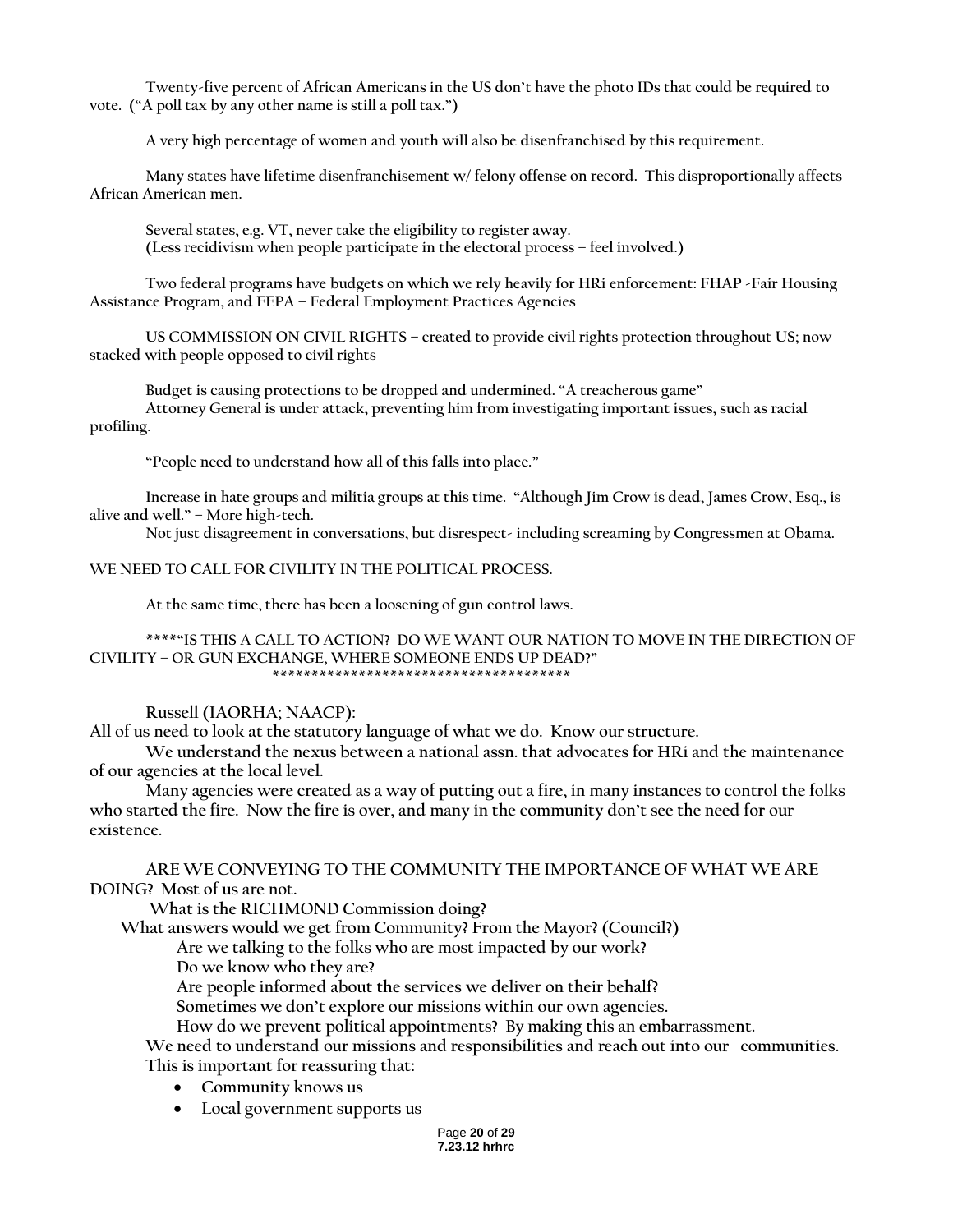- **We need people who really "get" the work.**
- **Consider internships for law students. Issue certificate for 6-month fellowship.**
- **How do we make it SEXY?**

**"FHAP" (Fair Housing Assistance Program) agencies don't need to pay for courses; may expand to do Commissioner training.** 

**Relationship building in community important: Form alliances and partnership with immigrant groups in the community. Reach out to defense attorneys. Build relationships with those in business community who value our presence. Encourage others to participate. Interns. Grow movement. Identify viable candidates. Build relationships between Commissioners and staff. Form alliances with young Republicans. Be certain we understand where politics come in.**

## **Monday, August 6, 2012 - International Human & Civil Rights Day**

AM - 9:30 AM **OPENING CEREMONY**

**Master of Ceremonies:** Beverly Watts, Planning Committee Chair & Executive Director of the Tennessee Human Rights Commission

## **Greetings & Acknowledgements:**

Shawn Martel Moore, IAOHRA President Tamara K. Jacobson, Esq., Chairwoman Louisiana Commission on Human Rights Walt Leger, Speaker Pro Tem House of Representatives Walter Kimbrough, President of Dillard University

## **Recognition of Conference Planning Committee & Local Host Committee**

**Introduction:** Loyce Pierce Wright, Executive Director, Louisiana Commission on Human Rights & Local Host Committee Chair **Keynote Speaker:** Congressman Cedric Richmond, Third Congressional District

**NOTES: IAOHRA is a resource suffering from budget constraints**

**"We, (Human Rights Organizations) are definitely under attack"… those of us who stand for the disenfranchised, etc..**

**Conference theme: Strengthening our network for Human Rights**

**\*CHANGING IMAGING FOR HRi orgs: not so much only about race, but also disability, gender, age, sexual orientation, criminal records, etc.**

**Enforcement around housing discrimination brings in money to many of the agencies.**

9:30 AM - 10:30 AM **PLENARY SESSION "CRIMINAL RECORDS AND EMPLOYMENT - PHILADELPHIA'S BAN THE BOX LAW" Speaker:** Rue Landau, Esq., Executive Director, Philadelphia Commission on Human Relations/Fair Housing

> Page **21** of **29 7.23.12 hrhrc**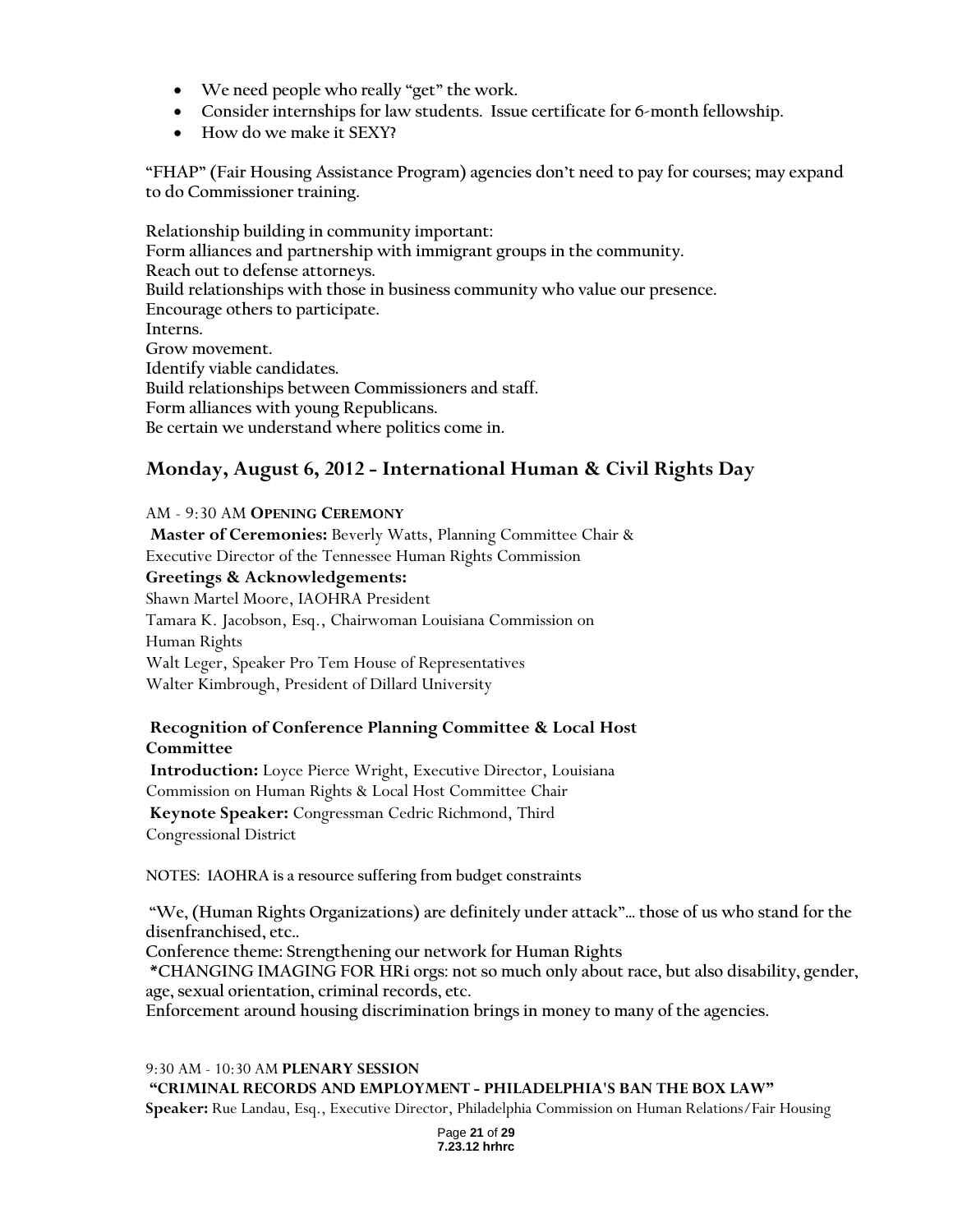This presentation will feature a 25-minute video titled "Boxed Out" Criminal Records and the "Ban the Box" Movement in Philadelphia, as well as an explanation of Philadelphia's coordinated educational outreach on the new law and the Philadelphia Human Relations Commission's enforcement procedures.

**NOTES: "More than one in four U.S. adults -- roughly 65 million people --have an arrest or conviction that shows up in a routine criminal background check." Disproportionately people of color.**

**We are completely losing sight of any concept of forgiveness. Commission's job is to change the behavior of the employer.**

**(Philadelphia Commission was asked to create an enforcement process. Described in great detail.)**

## 10:45 AM - 11:45 AM **PLENARY SESSION "FINDING UNCOMMON GROUND: RACE & AMERICA'S FUTURE" Introduction:** Lonnie Douglas **Speaker:** Professor Manuel Pastor, University of Southern California

Recent data from the U.S. Census Bureau reveals a milestone in U.S. history: slightly more than half of the nation's newborns are Latino, Black, Asian, and Native American or of mixed race. The United States can glimpse its future, and it is in the eyes of a 5-year-old Latina, the smile of a 12-year-old black boy, the laugh of a 16-year-old Asian girl. Will the nation see that future as positive? Dr. Pastor will help us understand what the racial generation gap is, and what we need to do as a nation to close it and advance racial equity.

## NOTES: **(Wonderful speaker!)**

 **Detailed statistics re growth rates for US population by race/ethnicity: Huge growth in Asian and Latino populations, not accounted for by Immigration. Less growth in black populations, very little in white. DRAMATIC change in youth population 2000-2012: Huge increase in number of Latinos; huge decrease in number of whites. Eventually, majority of US population will be people of color. CA leads the national trend. "We are majority minority." Asymmetry: African Americans are not moving into Latino areas, but the reverse is happening. Most interesting statistic from last census: Median age by race/ethnicity: African Americans: 42 Latinos: 27 A generation gap of 15 years! Think about: What state in the US has the brownest young and the whitest old? THERE ARE TWO KINDS OF LEADERS IN THE WORLD. THOSE WHO PLAY A GAME OF CHESS, AND THOSE WHO PLAY A JIGSAW PUZZLE.**

**Do you lead by sacrificing pawns, and winning? Or do you make progress by linking, where the object is not to win, but to complete the tapestry?**

11:45 AM - 1:45 PM **LUNCHEON Keynote Speaker:** CONGRESSMAN CEDRIC RICHMOND

**Special Presentation:** Michael H. Posner, Assistant U.S. Secretary of State, Bureau of Democracy, Human Rights and Labor

> Page **22** of **29 7.23.12 hrhrc**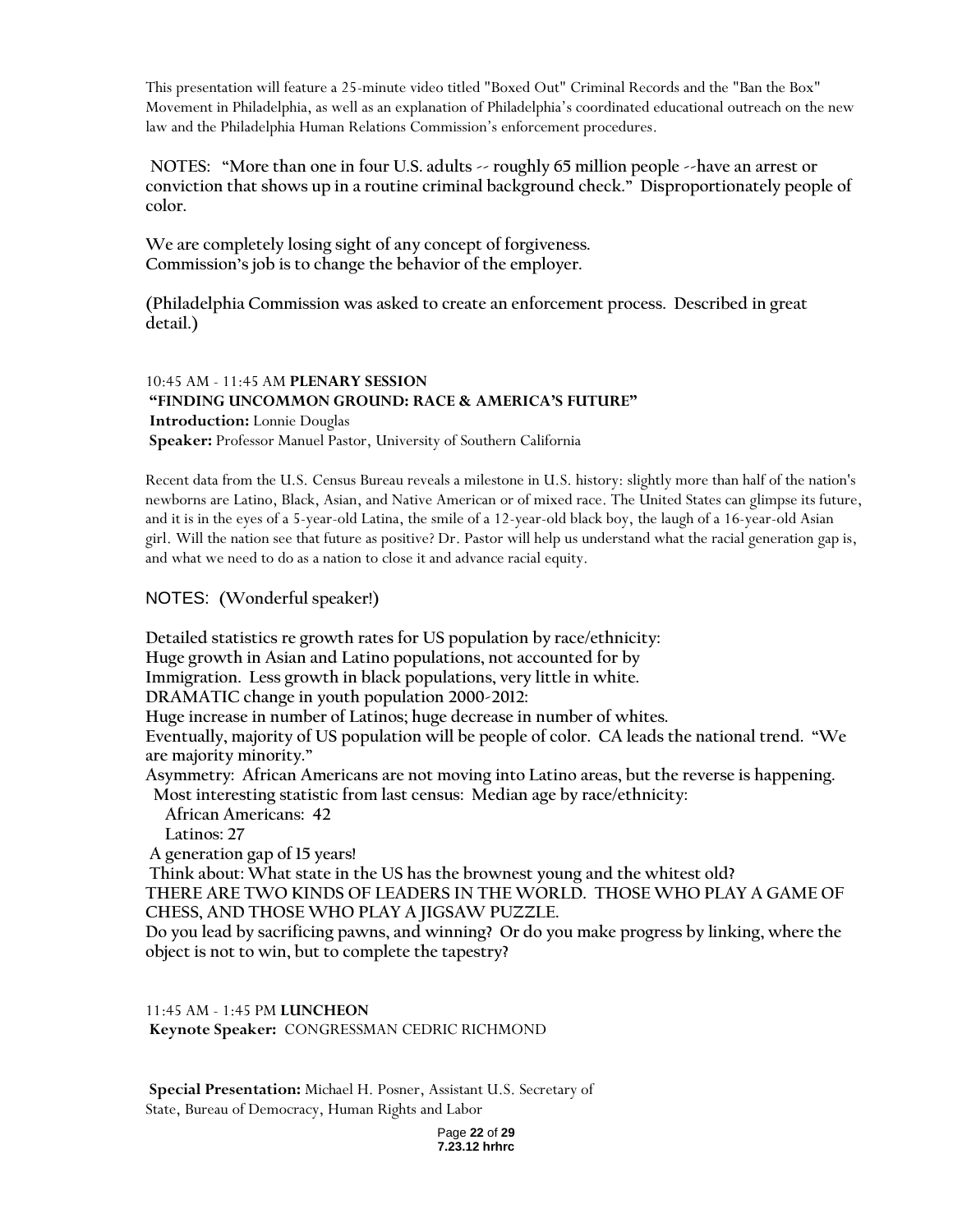**NOTES: Posner: Eleanor Roosevelt quote: "Where, after all, do universal human rights begin? In small places, close to home - so close and so small that they cannot be seen on any maps of the world. Yet they are the world of the individual person; the neighborhood he lives in; the school or college he attends; the factory, farm, or office where he works. Such are the places where every man, woman, and child seeks equal justice, equal opportunity, equal dignity without discrimination. Unless these rights have meaning there, they have little meaning anywhere. Without concerted citizen action to uphold them close to home, we shall look in vain for progress in the larger world."**

**Rights-based approach to national security. If our country lives up to its own HRi commitments, it seems more possible to lead others.**

**What we can do: Educate Americans @ HR. Find creative ways to participate in international meetings**

**Congressman Richmond:**

**There are more cell phones than people in the US. We have a need to communicate – to connect. US kids spend 6 to 8 hours daily on devices, playing games. Who owns the airwaves? Only a tiny percentage owned by women or people of color.** 

1:45 PM - 3:40 PM **PLENARY PANEL SESSION** 

## **"OPPORTUNITIES TO BUILD A HUMAN RIGHTS NETWORK BETWEEN THE FEDERAL & STATE/LOCAL LEVELS"**

**Moderator:** Robin Toma, Los Angeles County Human Relations Commission **Panelists:**  Vicki Schultz, Civil Rights, U.S. Department of Justice Nina Schou, U.S. State Department Ejim Dike, U.S. Human Rights Network JoAnn Kamuf Ward, Columbia Human Rights Institute Ken Neubeck, Eugene Human Rights Commission

The Obama Administration has recognized that actions by state and local governments and communities are required to fulfill our commitment to human rights. Issues such as discrimination in employment and housing, the discriminatory application of the death penalty, and racial profiling by local police, to name a few, are covered by the international treaties the U.S. has signed, and are under the control of state, county and city governments. This panel will discuss what role IAOHRA member agencies play in making

real a national **network to advance human rights and what leadership and coordination role of our federal agencies** is required.

NOTES:

**Toma: What happens when you whittle away at HRi & HRi budgets and staffing? (Race riots in LA)**

 **Important to link to community based organizations.** 

**Shou (DOJ):** 

**Our agencies remind federal agencies of US treaty obligations: The US has ratified three UN Human Rights treaties: the International Covenant on Civil and Political Rights (ICCPR), the International Convention on the Elimination of All Forms of Racial Discrimination (ICERD) and the Convention Against Torture and Other Forms of Cruel, Inhuman and Degrading Treatment (CAT). Ratification makes the treaties part of U.S. law and imposes an international legal obligation that the U.S. implement the treaty's provisions through its laws and policies. It also requires the U.S. to periodically**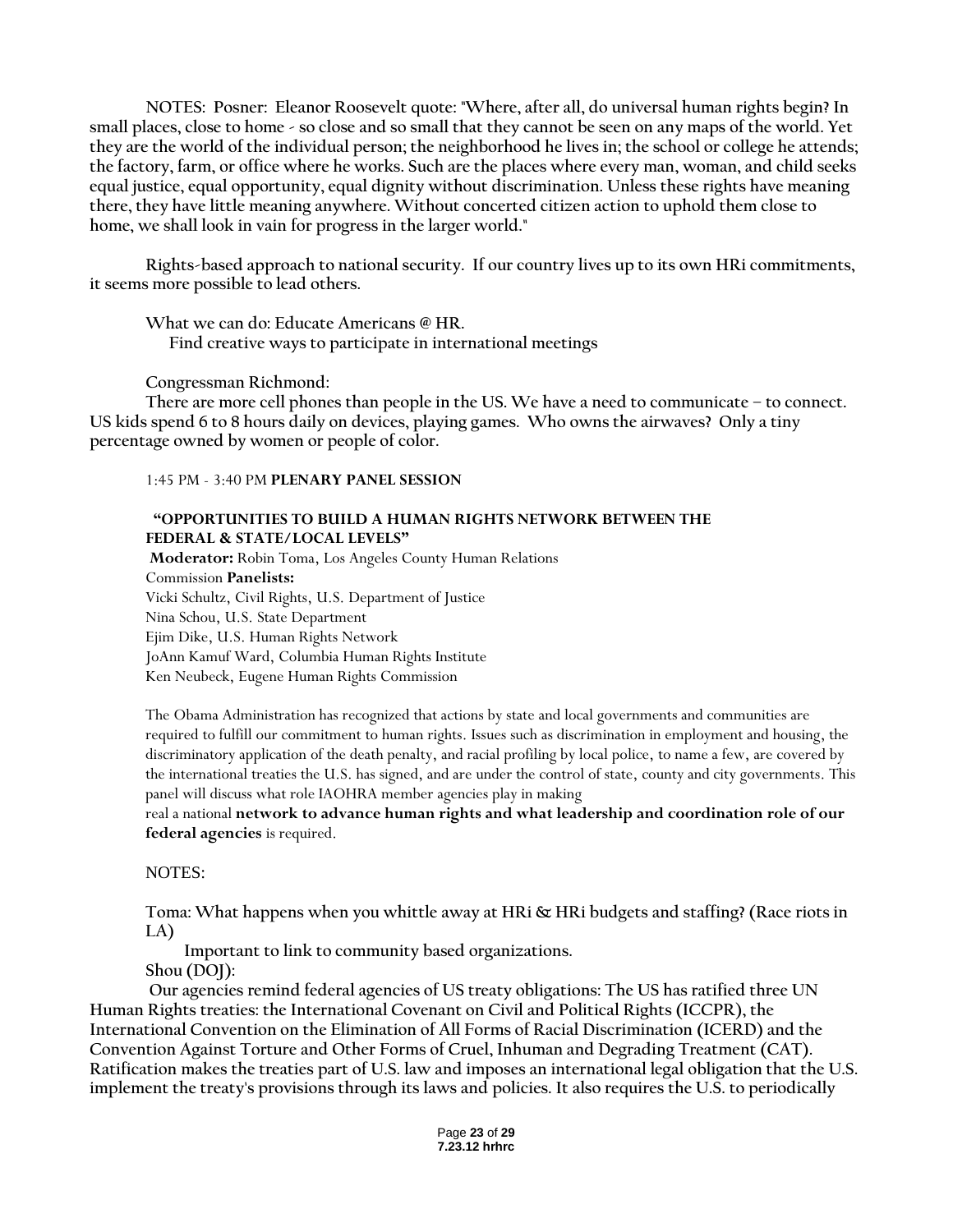**report to U.N. committees charged with monitoring the government's progress in meeting its human rights obligations. (Also two optional protocols around child labor and child prostitution.)**

**Shultz (State Department): Periodic review of US laws to make sure that they meet our treaty obligations.**

**Ward (Columbia University):**

**The role of official state and local HR agencies is monitoring and implementing these treaties and standards. Federal government needs to take a leadership role in this.**

**Duke: U.S. Human Rights Network: national network working together to hold US Government accountable to HR obligations, or perhaps working with government to hold itself accountable. 3,000 members now. People understand intrinsically that they have rights and we know when they have been violated. We see ourselves as protecting the most vulnerable (women, LGBT, undocumented, older…)**

**\*\*\*Neubeck (Eugene): Recently revised ordinance, which was a civil rights ordinance. Mandate to be proactive, to do HRi education and awareness building. Involve people who are most directly affected in both defining the problem and finding solutions. We advocate not for them but with them. "Have you consulted with those who will be most affected?"**

**Hold higher standards than the Federal Government**

**Eugene Commission has four working groups:**

**1) IMMIGRATION: Includes community/police relations How to make that population more welcome 2) YOUTH: Includes schools, bullying, youth/police tensions 3) HOMELESSNESS 4) RACISM, HATE and BIAS**

**\*\*TRIPLE BOTTOM LINE FOR POLICY DECISIONS: FISCAL IMPACT ENVIRONMENTAL IMPACT/ STEWARDSHIP SOCIAL IMPACT City council likes proposals to be complete with all three!**

**We are looking at a cultural shift into using HRi language.**

**There is hammer banging time and work to be done to get people in the community to bang hammers. There is also time to be nurturing and inviting, integrating HRi lens into the community.**

**How do we nurture relationships at the federal level? What are resources to support our agency?**

**US Civil Rights Commission needs to be more robust; needs to be a civil and HRi Commission.**

## 3:50 PM - 4:50 PM **PLENARY SESSION "SUMMARY OF THE FAIR LENDING PROVISIONS OF THE DODD-FRANK WALL STREET REFORM AND CONSUMER PROTECTION ACT OF 2010"**

**Speaker:** Stella Adams, S J Adams Consulting

This workshop is a summary of the fair lending provisions of the Dodd-Frank bill and its creation of an office of fair lending and equal opportunity. This workshop discusses how IAOHRA can play a vital role in guiding and shaping how this new agency will carry out its duties to ensure the protection of vulnerable minority borrowers and communities.

> Page **24** of **29 7.23.12 hrhrc**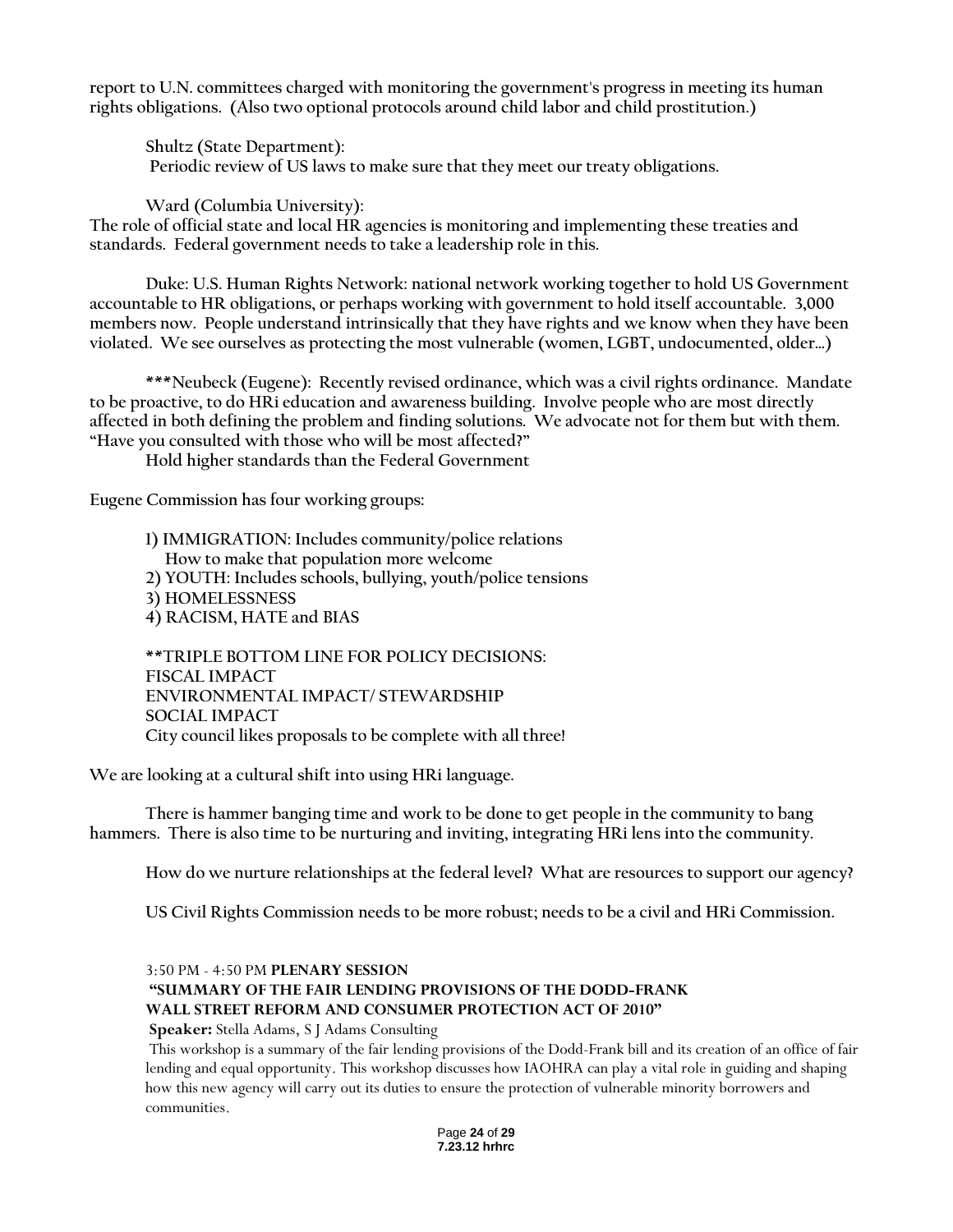5:00 PM - 5:45 PM **IAOHRA REGIONAL CAUCUS MEETINGS**  Atlantic Region Southern Region Midwest Region \*\*Western Region

**NOTES: Contact sheet for our region should be coming. Reps attended the meeting from Seattle, SF, LA County, Eugene, Washington State, Utah, Olympia–and Richmond Statewide convening in LA on November 16, 2012. California Association of Human Rights Organizations (CAHRO)**

**Not just enforcing of anti-discrimination law, but putting forward of a social justice agenda.**

### 9:30 PM - 11:00 PM **FILM VIEWING:** *DEADLINE*

The story of the murder of an African American youth in rural Alabama gone uninvestigated, unsolved and unpunished for almost twenty years. *Deadline* is a story of murder, family, race, and of redemption for a small Southern town and for Matt Harper. Inspired by a true story, adapted from Mark Ethridge's novel *Grievances*.

### **Tuesday, August 7, 2012 - Housing Day**

### 8:30 AM - 11:00 AM **PANEL DISCUSSION "FAIR HOUSING LITIGATION, A PUBLIC & PRIVATE PERSPECTIVE"**

#### **Panelists:**

Steven Rosenbaum, U.S. Department of Justice James Perry, Greater New Orleans Fair Housing Action Center David Berenbaum, National Community Reinvestment Coalition Michael Seng, John Marshall Law School

Fair housing litigation and settlements are reshaping fair housing and fair lending policy across the country. This panel of experts will provide the latest updates regarding how fair housing litigation by the public and private sector impact us all and provide information critical to developing strategies that will help in developing policy to ensure equal opportunity and access. They will provide details regarding the recent State's Attorney General and the Wells Fargo mortgage settlements.

**NOTES: Berenbaum: "Why are people poor?" Individual issues or systemic problems? How are we challenging systems that perpetuate poverty while we work on individual issues?**

**Seng: Country will be more segregated at the end of this housing crisis. Additional classes not federally protected:**

**1) Source of income discrimination (e.g. Section 8 vouchers) 2) Ex-offenders 3) Aliens 4) Sexual orientation 5) Disabilities**

## 11:15 AM - 12:15 PM **PLENARY SESSION "UNDERSTANDING THE NATIONAL NEIGHBORS PROGRAM"**

Page **25** of **29 7.23.12 hrhrc**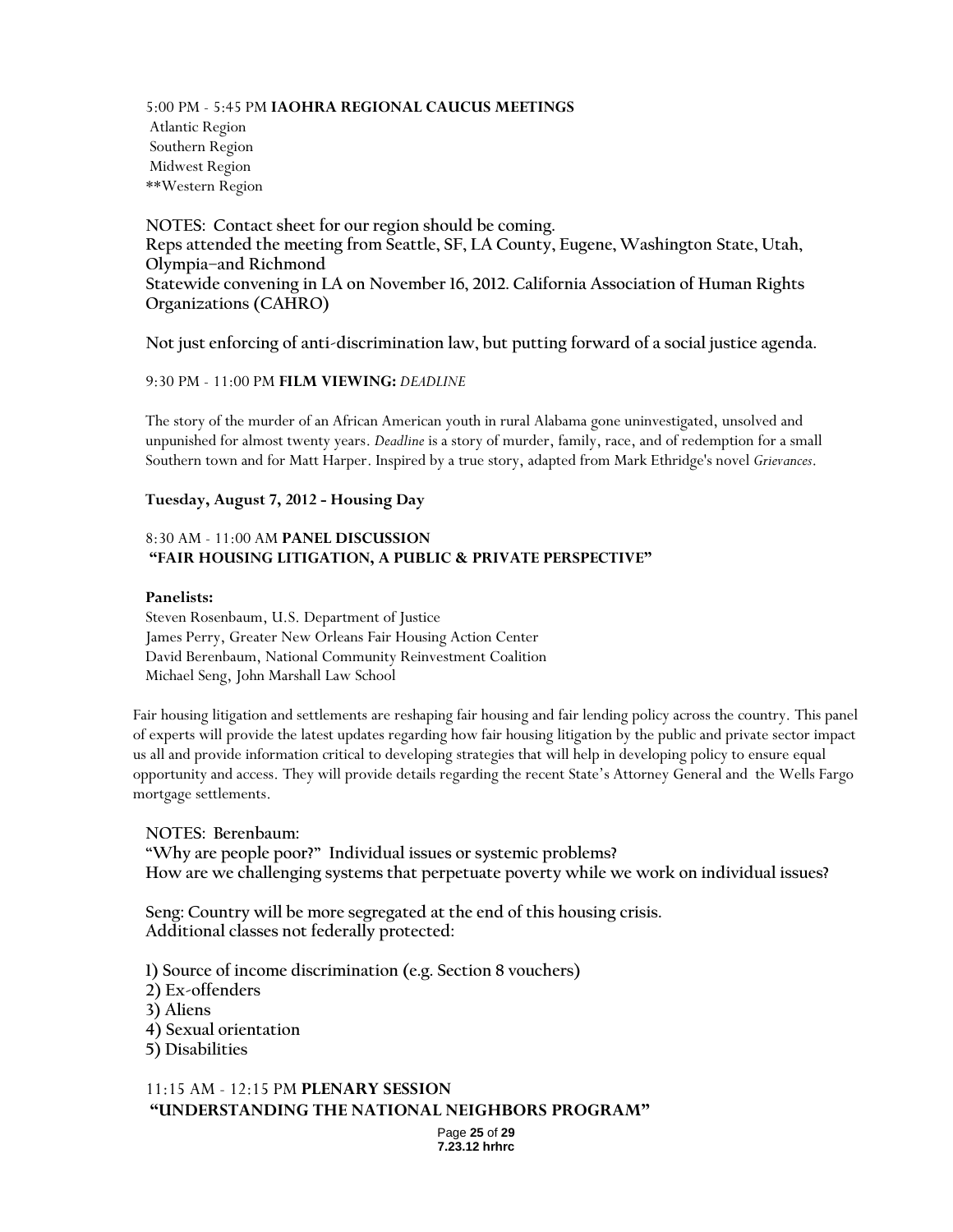**Moderator:** Beverly Watts, Tennessee Human Rights Commission **Speaker:** Michael Mitchell, National Community Reinvestment Coalition

The National Community Reinvestment Coalition (NCRC) serves as advocates around the country by providing training, technical assistance, research, policy analyses and other resources to more than 600 community-based member organizations. NCRC assists them as they expand access to basic banking services including credit and savings, to create and sustain affordable housing, job development for low- and moderate-income communities. This session provides an overview of their many fair housing and advocacy strategies including the National Neighbors Program and Understanding Predatory Lending Training Program.

**NOTES: Three paths to further fair housing:**

**1) Litigation**

**2) Education**

**3) Collaborative Initiatives**

**We need to teach our children to be social entrepreneurs – to prepare a new generation to invest in community. "Supporting government on tax dollars alone is an outdated paradigm." We need to create new revenue streams.**

### 12:15 PM - 2:15 PM **PAST PRESIDENT'S LUNCHEON**

**Moderators:** Jim Stowe, Director of the Montgomery County Maryland Office of Human Rights Leon Russell, Immediate Past President of IAOHRA & Vice Chair of NAACP

**Keynote Speaker:** John D. Trasviña, Assistant Secretary for Fair Housing & Equal Opportunity, U.S. Department of Housing & Urban Development

**NOTES: Russell: Crises that helped to create these agencies may not be there any more, but devastation in the community is even greater.**

**General vision: Strong effective civil rights advocacy and enforcement.**

**"Where is your heart totally committed about the work of HRi?"** 

**Beverly Watts: "Somebody else" has died. The "somebody else" who will do this work for us.**

## 2:15 PM - 3:15 PM **PLENARY SESSION**

### **"POLICY UPDATES FROM U.S. DEPT. OF HOUSING & URBAN DEVELOPMENT" Speaker:** Kenneth Carroll, U.S. Department of Housing & Urban Development

Mr. Carroll will discuss FHAP successes, requirements enumerated in the FY2012 FHAP Guidance, FHAP partnership funds & FHAP budget prospects for 2013 & 2014. There will also be new and upcoming HUD Fair Housing Regulations, including HUD's recently published Final Rule, Equal Access to Housing in HUD Programs Regardless of Sexual Orientation or Gender Identity.

**NOTES: 41% of US population lives in areas with protection for LGBT population. Marital status, gender identity and sexual preference should all be protected by HUD. Public officials need to do the work so that people in areas where there is not such strong community support don't suffer discrimination.**

**HUD established in 1968 as nation's response to the killing of MLK.**

Page **26** of **29 7.23.12 hrhrc**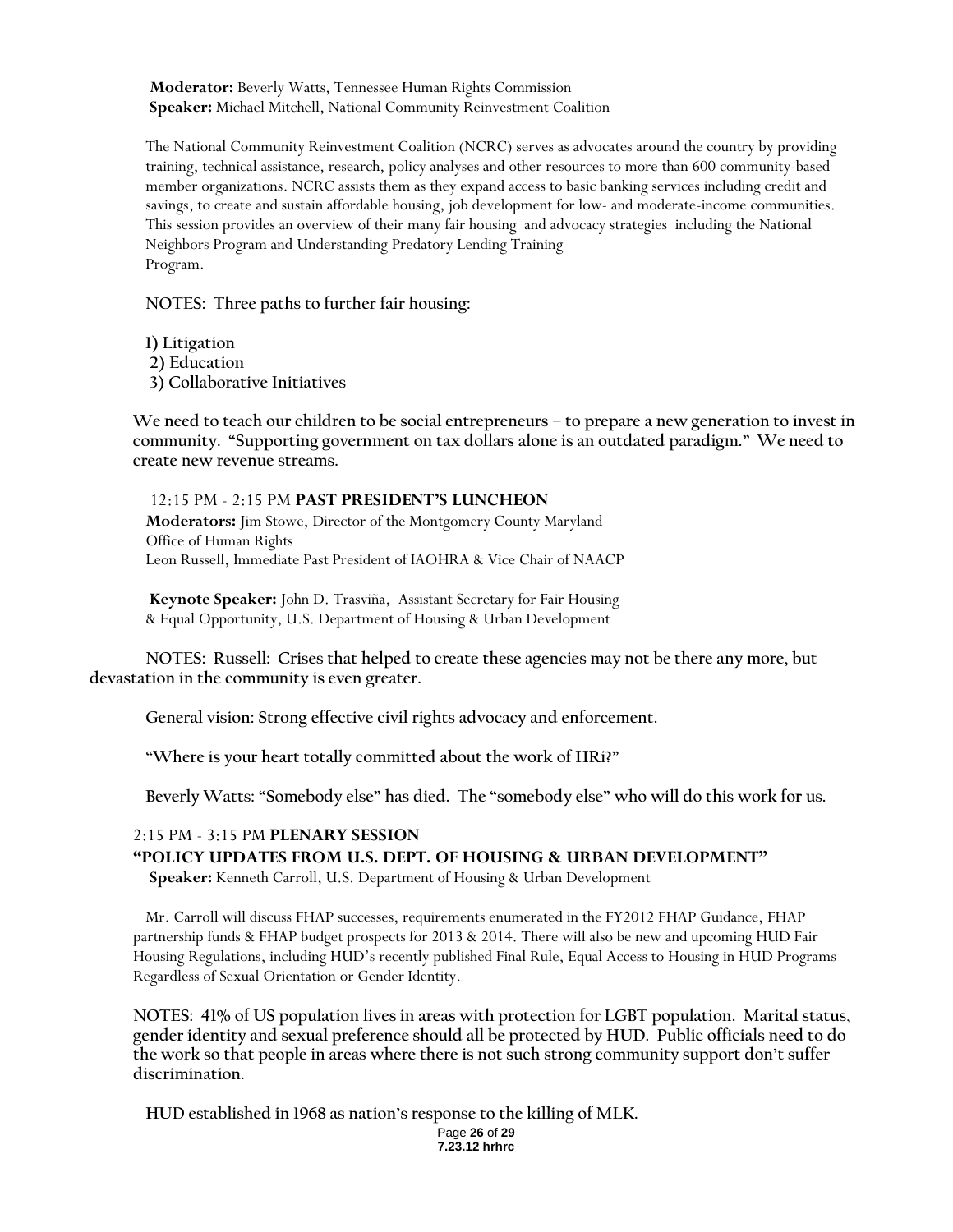**We need to be relevant to the 21st century.** 

**We need to be reminded of why our agencies exist, how they came into being, what we do and what needs to be done at this time.**

3:15 PM - 5:00 PM IAOHRA Corporate Meeting 6:00 PM - 8:30 PM **EVENING RECEPTION & EXHIBIT TOUR**  Hosted by Louisiana Commission on Human Rights **-** Off-Site

### **PANEL DISCUSSION RELATED TO THE PLESSY V. FERGUSON DECISION**

The Cabildo **Moderator:** Turry Miguel Flucker, Visual Art Historian Keith M. Plessy, Plessy and Ferguson Foundation Keith Weldon Medley, Author of *We as Freemen – Plessy v. Ferguson – The Fight against Legal Segregation*  Brenda Billips Square, New Orleans Historian

### **WEDNESDAY, AUGUST 8, 2012 - EMPLOYMENT DAY**

## 8:30 AM - 10:00 AM **PLENARY PANEL SESSION "AGE-BASED EMPLOYMENT DISCRIMINATION"**

**Moderator:** Jean Kelleher Niebauer, Office of Human Rights, City of Alexandria, Virginia **Panelists:**  Elizabeth Owens Bille, Society for Human Resources Management R. Scott Oswald, The Employment Law Group P. David Lopez, Equal Employment Opportunity Commission

Panelists will present a legal update on important age discrimination cases and discuss the impact of the Supreme Court's 2009 decision in Gross v. FBL Financial Services, and legislative efforts in response to that case. They will provide the latest from the EEOC; tips for attorneys, program directors and investigators on enforcement of the ADEA; important guidance for businesses and employers from the Society for Human Resource Management; and an opportunity to ask questions of the experts.

**NOTES: (presenters are all lawyers from DC area) Ageist stereotypes are very deeply entrenched. We now have five generations in the workplace at the same time, ¾ of workplaces have intergenerational conflict. Many have implemented intergenerational conflict training. Suggestion: Adopt "code of conduct" to set tone. (Very detailed suggestions around litigation process.)**

# 10:15 AM - 11:15 AM **PLENARY SESSION "IMMIGRATION - BASED EMPLOYMENT DISCRIMINATION: NATIONAL**

## **ORIGIN VERSUS CITIZENSHIP STATUS AND WHAT IS E-VERIFY?"**

**Introduction:** Julie Nelson, Seattle Office for Civil Rights **Speaker:** Seema Nanda, Office of Special Counsel for Immigration Related Unfair Employment Practices

Ms. Nanda will explain the work of OSC and distinguish it from that of the EEOC. She will discuss citizenship status vs. national origin discrimination, discrimination in

> Page **27** of **29 7.23.12 hrhrc**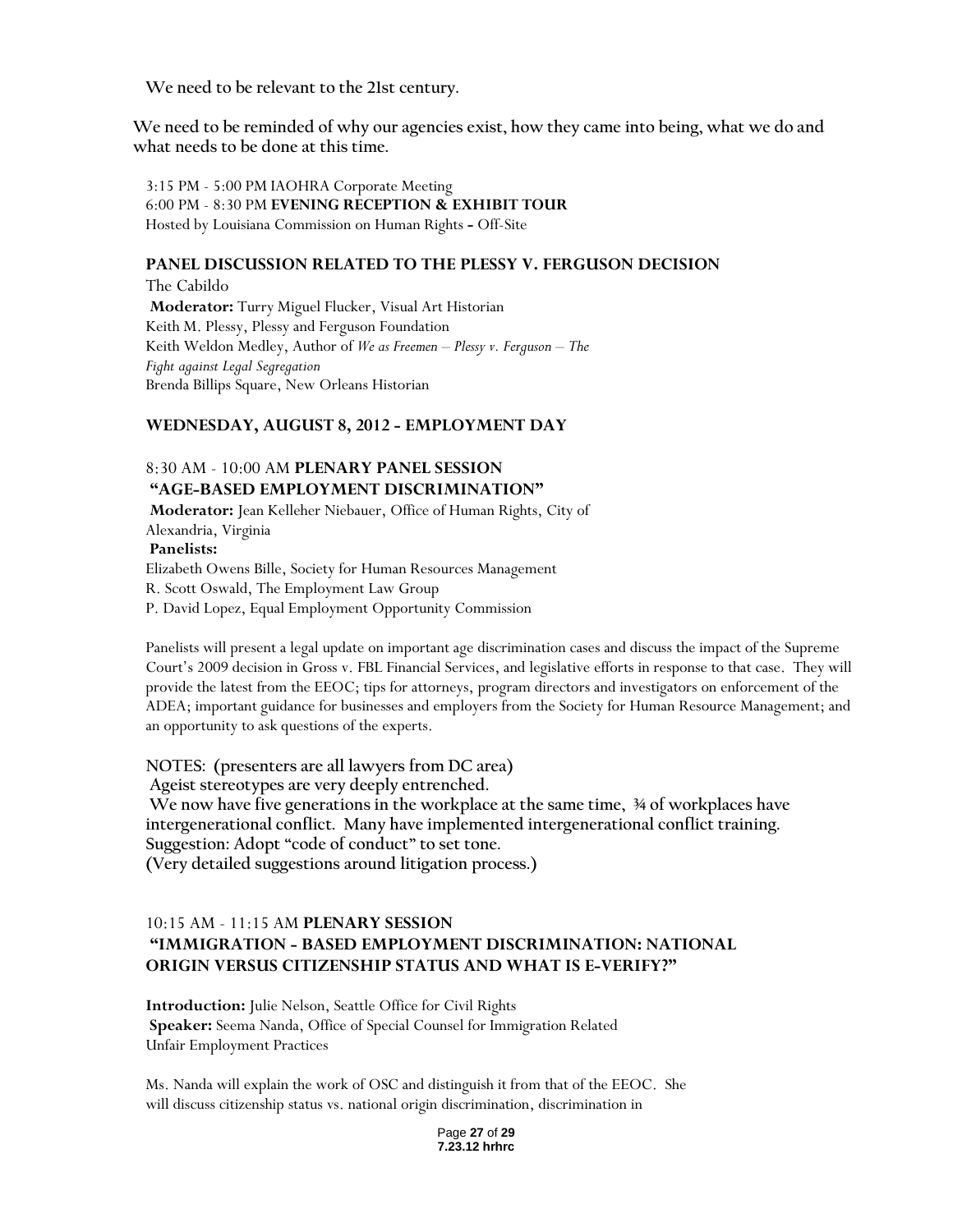employment eligibility verification, document abuse and E-Verify.

**NOTES: "Document abuse" (requesting additional or different docs for I-9 for employment), "Citizen status discrimination" and "National origin discrimination" are all quite different – cases argued differently.**

**There is a history of outreach to Latino community; we need to reach out to other communities as well.**

## 11:15 AM - 12:15 AM **PLENARY SESSION "RETALIATION IN THE WORKPLACE"**

**Moderator:** Estrus Tucker, Fort Worth Human Relations Commission

## **Speakers:**

Keith Hill, EEOC-New Orleans Office Debra Leo, EEOC-Birmingham District Office Winston G. Decuir, Jr., Esq., DeCuir, Clark & Adams, L.L.P ?

**NOTES: Retaliation is on the rise.** 

**(Difference in treatment after a complaint, an illness, etc.) How far can we go to protect individuals?**

12:15 PM - 1:45 PM **CONFERENCE LUNCHEON & CLOSING CEREMONY Master of Ceremonies:** Shawn Martel Moore, IAOHRA President **Greetings:** Executive Director, Louisiana Commission on Human Rights **Keynote Speaker**: Justice Bernette Johnson, Louisiana Supreme Court

 **NOTES: NIHRO (?) – Sister organization. We need to look at relationship, and consider merging conferences, etc.**

## **\*\*\*\*\*\*\*\*\*\*\*\*\*\*\*\*\*\*\*\*\*\*\*\*\*\*\*\*\*\*\*\*\*\*\*\*\*\*\*\*\*\*\*\*\*\*\*\*\*\***

**A few additional notes from discussion with Robin Toma, LA County:**

**LA County (very unlike SF) contains 88 cities, and unincorporated areas as well.**

**County Human Relations Commission partners with cities. (See CA state enabling statute.)**

**Ideal: Create something with some degree of independence and autonomy – both budgetary and political.**

**Set the stage as an organization to get support from state and other entities. Philanthropy. Darrell Steinberg in CA state senate – sensitive to our issues. Find some sort of dedicated funding stream, so as not to be so vulnerable. Extend term limits (political insulation)**

**Robin's Commission raises funding from foundations, mental health funding, government funding. Government should have commitment to fund at some minimal level–over police, fire, etc.**

> Page **28** of **29 7.23.12 hrhrc**